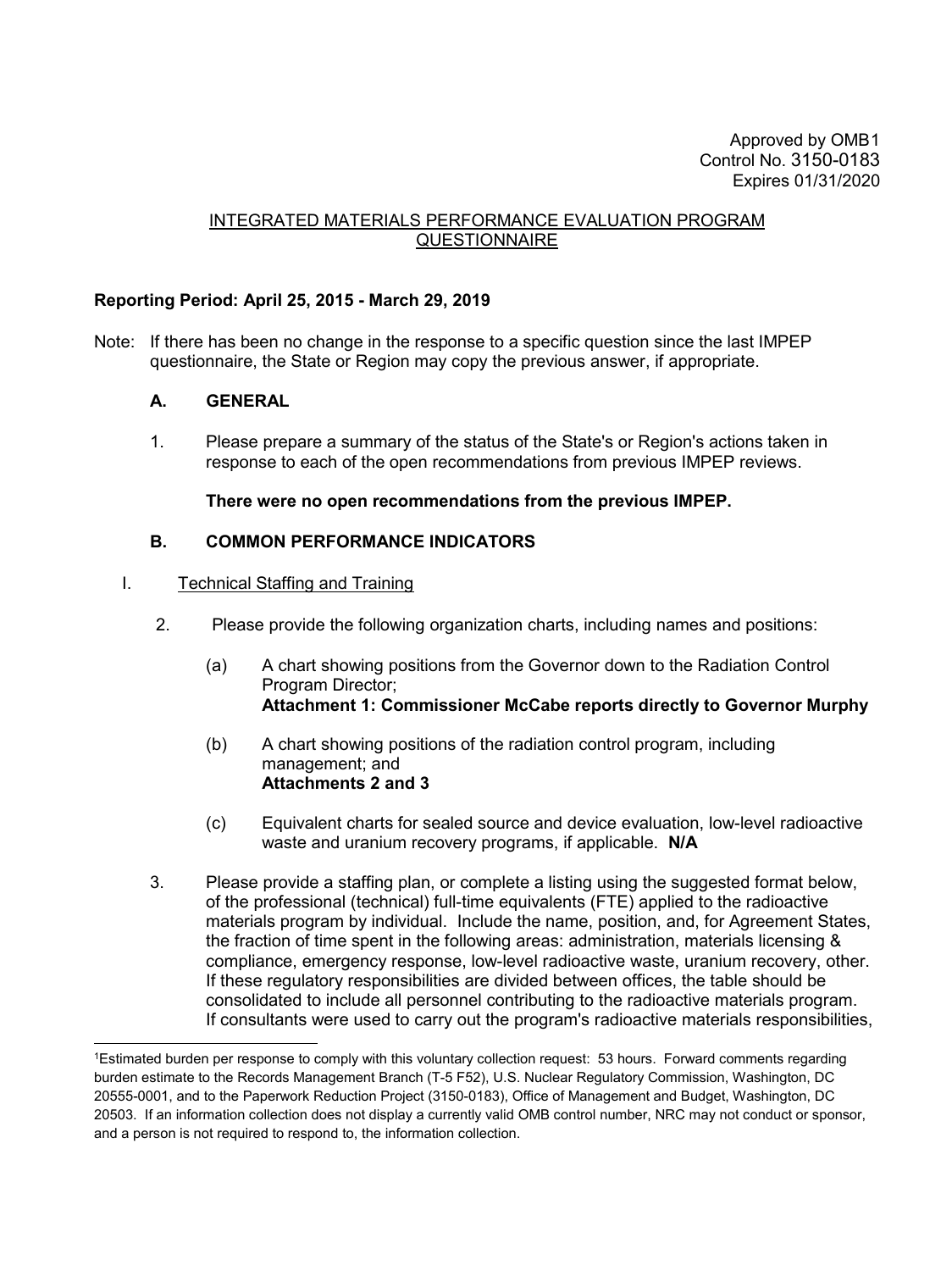include their efforts. The table heading should be:

| Name | Position | Area of Effort | FTE% |
|------|----------|----------------|------|
|------|----------|----------------|------|

## **See Attachment 4**

4. Please provide a listing of all new professional personnel hired into your radioactive materials program since the last review, indicate the date of hire; the degree(s) they received, if applicable; additional training; and years of experience in health physics or other disciplines, as appropriate.

#### **Sarah Adkisson, April 28, 2017 B.S. Environmental Science Daniel Rice, April 4, 2016, B.S. Biology**

5. Please list all professional staff who have not yet met the qualification requirements for a radioactive materials license reviewer or inspector. For each, list the courses or equivalent training/experience they need and a tentative schedule for completion of these requirements.

**New Jersey's Agreement State program is currently separated into Medical and Industrial Sections. Staff members are considered fully qualified for either Medical, Industrial, or both. Attachment 5 lists all staff members, their Section affiliation, and their qualification status. Staff members who are fully qualified for Medical begin qualification in Industrial and vice versa, but new staff members working in those sections take precedence over this cross qualification. This means that section members in the Industrial Section would be assigned a higher priority than Medical Section members for Industrial NRC classes such as Safety Aspects of Well Logging, Safety Aspects of Industrial Radiography, and Irradiator Technology. The same would be true for Medical Section staff members. They would be assigned a higher priority for Medical NRC classes. Training journals will be available during IMPEP week which will provide more detailed information.** 

6. Identify any changes to your qualification and training procedure that occurred during the review period.

#### **Added an instrument proficiency practicum Added qualification for Part 37 inspectors**

7. Please identify the technical staff that left your radioactive materials program during the review period and indicate the date they left.

## **Sarah Staab Eingholm, September 2015 Daniel Rice, December 2016**

8. List any vacant positions in your radioactive materials program, the length of time each position has been vacant, and a brief summary of efforts to fill the vacancy.

#### **There are no vacancies – one temporary lateral transfer for 1 year (Nadia Akbar)**

9. For Agreement States, does your program have an oversight board or committee which provides direction to the program and is composed of licensees and/or members of the public? If so, please describe the procedures used to avoid any potential conflict of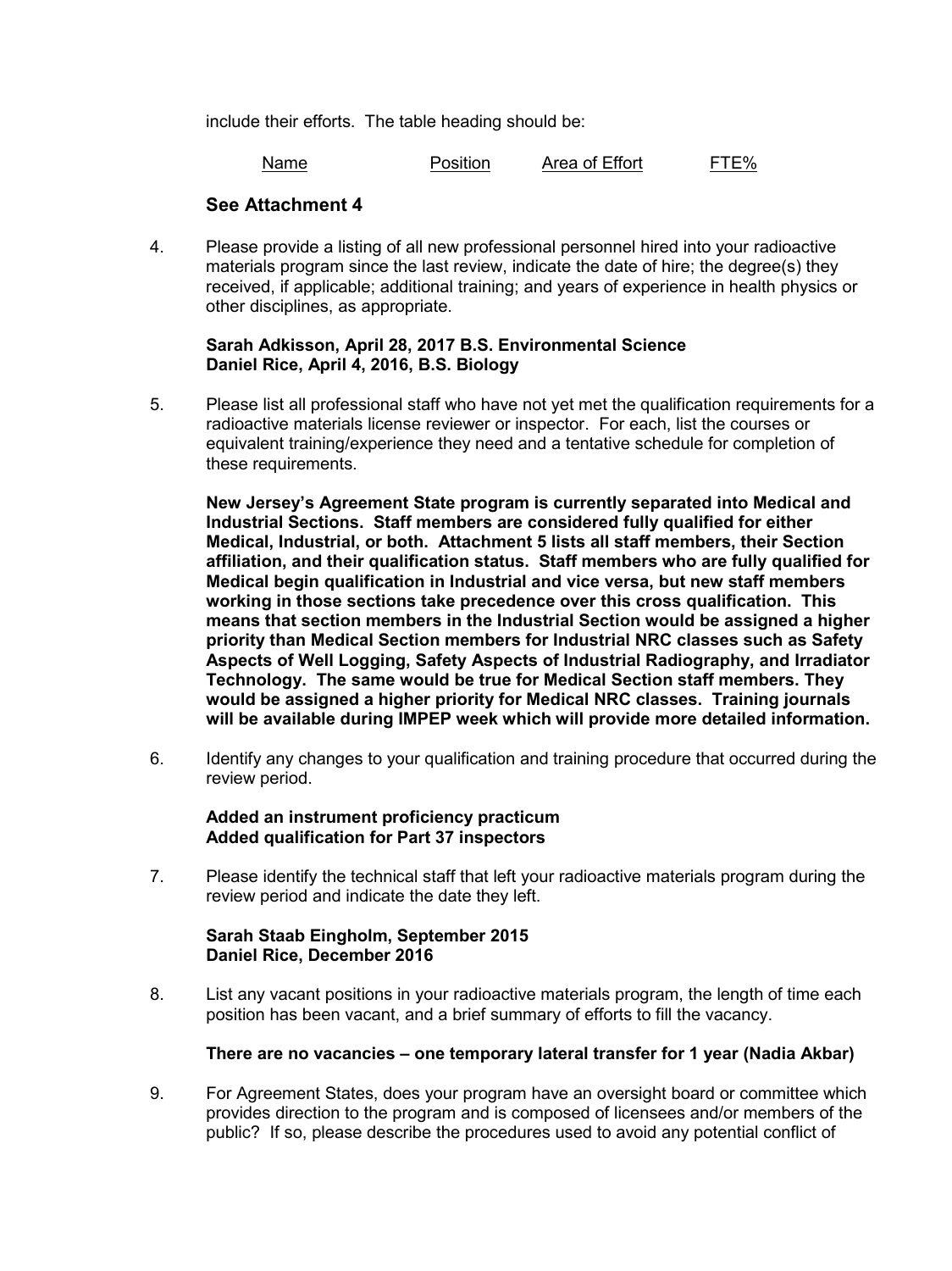interest.

**In N.J.S.A. 26:2D-9, NJDEP is defined as the department of state government designated throughout the Act as the empowered agency for radiation protection. N.J.S.A. 26:2D-3 creates a Commission on Radiation Protection ("Commission"), within the NJDEP, comprised of members with specified scientific training as well as representatives of the Commissioners of the Departments of Environmental Protection, Health and Senior Services and Labor and Workforce Development. This Commission is organized in accordance with N.J.S.A. 26:2D- 6. Its duties include: promulgating rules "to prohibit and prevent unnecessary radiation;" reviewing policies and programs of the NJDEP "as developed under the authority of this act;" making recommendations to the NJDEP on its policies and programs; and, providing technical advice and assistance to the DEP. N.J.S.A. 26:2D-8.** 

**As a matter of practice, the Commissioner of NJDEP signs the regulations before they are sent for publication in the New Jersey Register. NJDEP staff, which is also staff to the Commission, has input into the content of regulations. New Jersey's statutory requirements to preclude conflicts of interest are found at N.J.S.A. 52:13D-12 et seq., the Conflicts of Interest law (COIL). The members of the Commission are all volunteers without payment, receiving only reimbursement for necessarily incurred expenses. N.J.S.A. 26:2D-5. Therefore, Commission members qualify as special state officers subject to COIL. The Commission members are also subject to the New Jersey Department of Environmental Protection's Ethics Code and the State Ethics Commission (SEC) regulations. Members of the Commission are screened and may not participate in any manner in developing, considering or voting on the matter for which he or she has been recused. The COIL, SEC regulations and the NJDEP code of ethics provide a strict system to eliminate conflicts of interest by Commission members as well as employees of the NJDEP.**

## II. Status of Materials Inspection Program

10. Please identify individual licensees or categories of licensees the State is inspecting less frequently than called for in NRC's Inspection Manual Chapter (IMC) 2800 and explain the reason for the difference. The list only needs to include the following information: license category or licensee name and license number, your inspection interval, and rationale for the difference.

## **None**

11. Please provide the number of routine inspections of Priority 1, 2, and 3 licensees, as defined in IMC 2800 and the number of initial inspections that were completed during each year of the review period.

**Priority 1 = 34 Priority 2 = 104 Priority 3 = 203 (341Total) Initial 2015- 2; 2016- 14; 2017- 18; 2018- 3: 2019- 2 (39 Total)**

12. Please submit a table, or a computer printout, that identifies inspections of Priority 1, 2, and 3 licensees and initial inspections that were conducted overdue.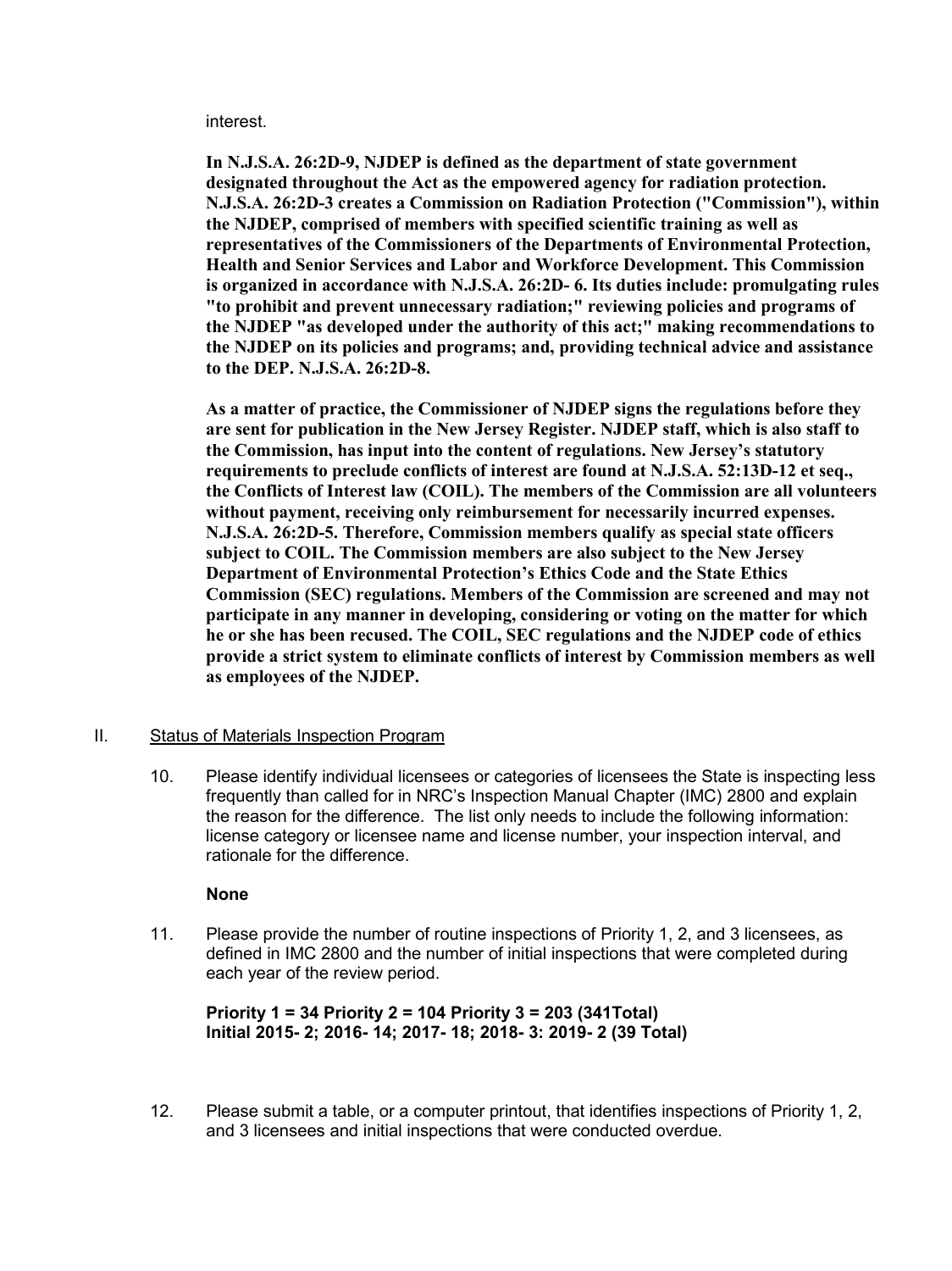## **One conducted overdue**

At a minimum, the list should include the following information for each inspection that was conducted overdue during the review period:

- (1) Licensee Name **Merck Sharp & Dohme Corp**
- (2) License Number **456557**
- (3) Priority (IMC 2800) **Priority 3 (03610 R&D Broad Type A)**
- (4) Last inspection date **11/07/2013**
- (5) Date Due **11/07/2016**
- (6) Date Performed **9/24/2018**
- (7) Amount of Time Overdue **22 Months**
- (8) Date inspection findings issued **9/27/18**

**Merck 2015: A General License Inspection was entered into NJEMS as a Standard Compliance Inspection when it should have been a Brief Compliance Inspection. This reset the next inspection date clock to 2018 rather than 2016, therefore it was conducted late. When it was discovered, an email was sent to all staff on 11/2/2018 about the proper types of inspections to enter into NJEMS. Also discussed at a regular Agreement State staff meeting.**

13. Please submit a table or computer printout that identifies any Priority 1, 2, and 3 licensees and initial inspections that are currently overdue, per IMC 2800. At a minimum, the list should include the same information for each overdue inspection provided for Question 12 plus your action plan for completing the inspection. Also include your plan for completing the overdue inspections.

## **None**

14. Please provide the number of reciprocity licensees that were candidates for inspection per year as described in IMC 1220 and indicate the number of reciprocity inspections of candidate licensees that were completed each year during the review period.

**2015- P1-3 23 Candidates, 8 Inspections 35% P5 18 Candidates, 4 Inspections 22% 2016- P1-3 23 Candidates, 6 Inspections 26% P5 12 Candidates, 4 Inspections 33% 2017- P1-3 19 Candidates, 8 Inspections 42% P5 14 Candidates, 2 Inspections 14% 2018- P1-3 23 Candidates, 9 Inspections 39% P5 17 Candidates, 1 Inspections 5% 2019- None to date**

## III. Technical Quality of Inspections

15. What, if any, changes were made to your written inspection procedures during the reporting period?

**Part 37 Security Inspection Procedure 87137 Minor Changes in existing procedures - tracked changed documents will be available during IMPEP week**

16. Prepare a table showing the number and types of supervisory accompaniments made during the review period. Include:<br>Inspector Supervisor License Category Date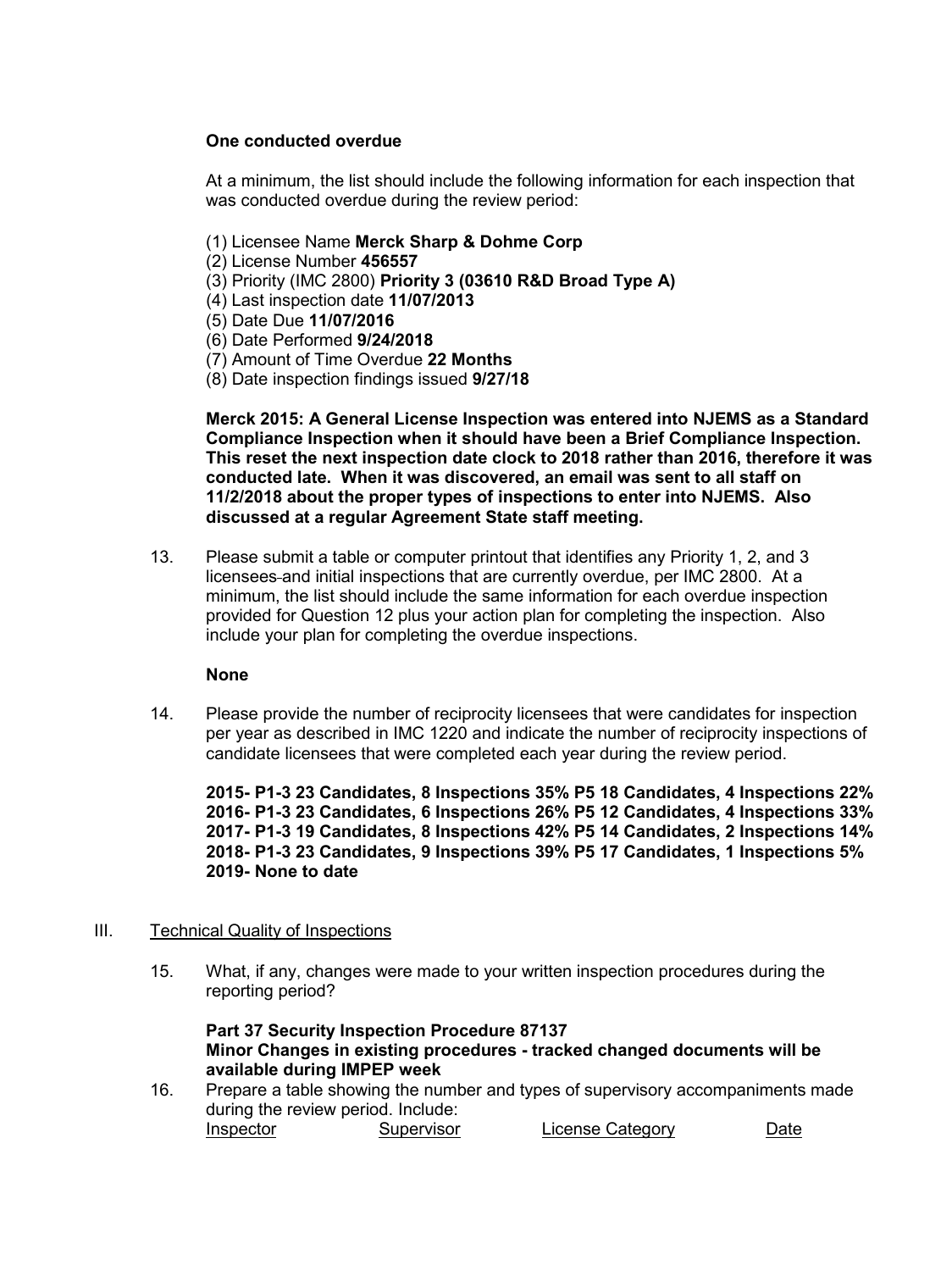## **Attachment 6**

17. Describe or provide an update on your instrumentation, methods of calibration, and laboratory capabilities. Are all instruments properly calibrated at the present time? Were there sufficient calibrated instruments available throughout the review period?

**A list of instrumentation is provided in Attachment 7. The NJ Department of Health and Senior Services Radiation Laboratory provides analytical services. In addition, we could contract out any unusual analytical needs to a contract laboratory. We maintain maintenance and calibration service agreements with the instrument manufacturers and calibration service providers. All instruments that are used are calibrated. There was an adequate supply of calibrated instruments available during the review period.** 

## IV. Technical Quality of Licensing Actions

18. How many specific radioactive material licenses does your program regulate at this time?

## **535 Specific Licenses Priority 1- 8 Priority 2- 58 Priority 3 156 Priority 5- 280 Priority T 34**

19. Please identify any major, unusual, or complex licenses which were issued, received a major amendment, were terminated, decommissioned, submitted a bankruptcy notification or renewed in this period.

## **Rutgers Renewal: PI# 460345 Cardinal Health Termination: PI# 440735 Cooper Hospital Renewal: PI# 438814 Shieldalloy Metallurgical Corporation: PI# 517488**

20. Discuss any variances in licensing policies and procedures or exemptions from the regulations granted during the review period.

## **None**

21. What, if any, changes were made in your written licensing procedures (new procedures, updates, policy memoranda, etc.) during the reporting period?

## **New RSRM Checklist New Pre-Licensing Checklist Minor Changes in existing procedures - tracked changed documents will be available during IMPEP week**

22. Identify by licensee name and license number any renewal applications that have been pending for one year or more. Please indicate why these reviews have been delayed and describe your action plan to reduce the backlog.

**Merial Limited License Number 507109, Program Code 03620 (R&D Other) Received original renewal app: 2/28/2018 Request for Additional Information (RAI) # 1– sent on 3/20/18 Received response to RAI #1 – 8/17/18 (5 months) RAI #2 – sent on 8/31/18**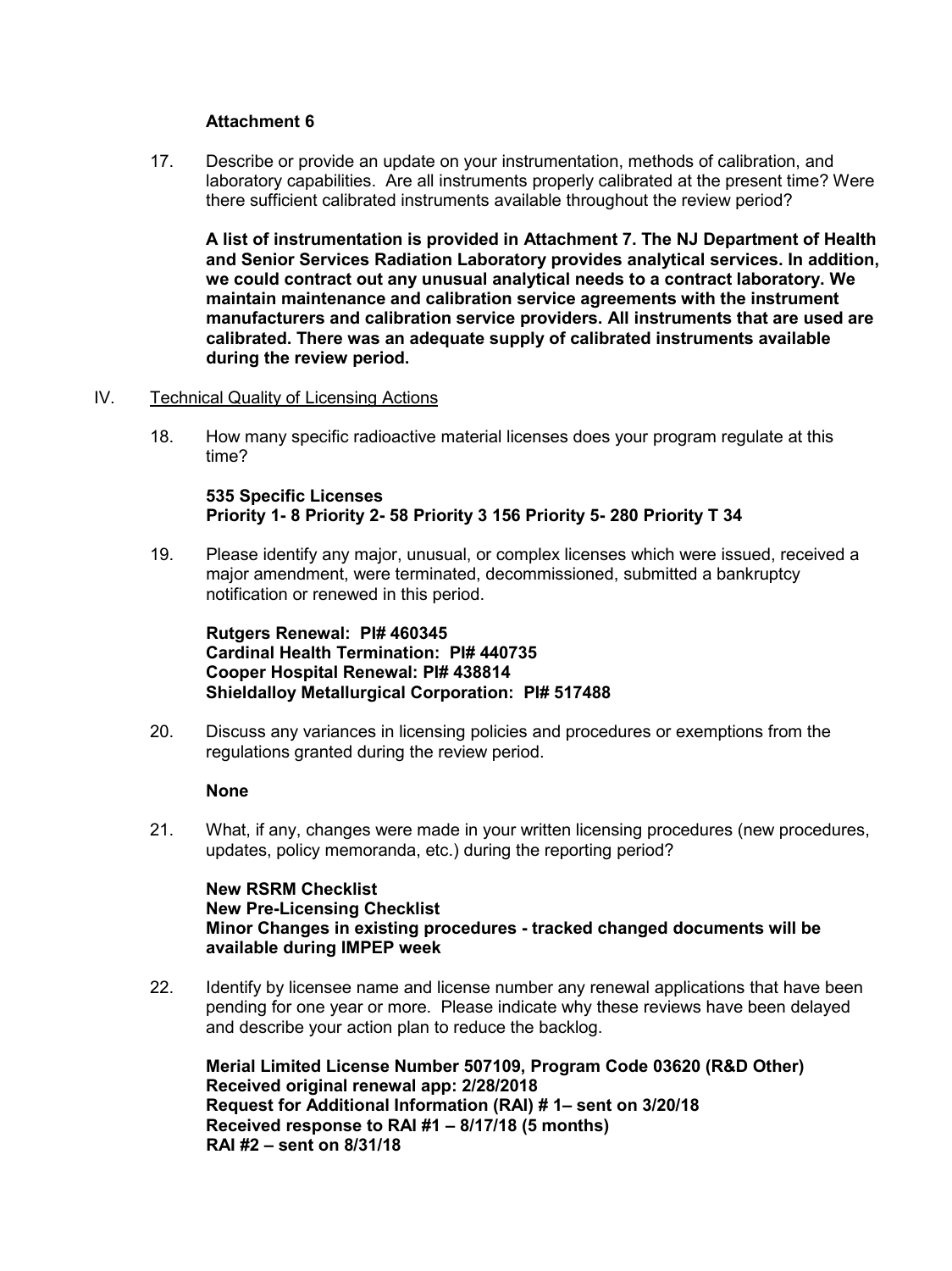## **Decommissioning Questions – sent on 10/25/18 Decommissioning Questions response on 1/29/19 Still no answer on RAI #2**

#### V. Technical Quality of Incident and Allegation Activities

23. For Agreement States, please provide a list of any reportable incidents not previously submitted to NRC (See Procedure SA-300, *Reporting Material Events*, for additional guidance, OMB clearance number 3150-0178). The list should be in the following format:

Licensee Name License # Date of Incident/Report Type of Incident

**None**

24. Identify any changes to your procedures for responding to incidents and allegations that occurred during the period of this review.

**For terrorist incidents, incorporating NUSTL document: Radiological Dispersal Device (RDD) Response Guidance (Planning for the First 100 Minutes) Updated Contact Information Minor Changes in existing procedures - tracked changed documents will be available during IMPEP week**

## **C. NON-COMMON PERFORMANCE INDICATORS**

#### I. Compatibility Requirements

25. Please list all currently effective legislation that affects the radiation control program. Denote any legislation that was enacted or amended during the review period.

**Radiation Protection Act N.J.S.A. 26:2D Atlantic Interstate Low-Level Radioactive Waste Compact Implementation Act**

26. Are your regulations subject to a "Sunset" or equivalent law? If so, explain and include the next expiration date for your regulations.

**New Jersey's Radiation Protection Code N.J.A.C. 7:28 is subject to "Sunset" law. The Radiation Protection Code will sunset on May 9, 2020. A simple notice is filed for publication in the New Jersey Register if it will be readopted without changes at that time.**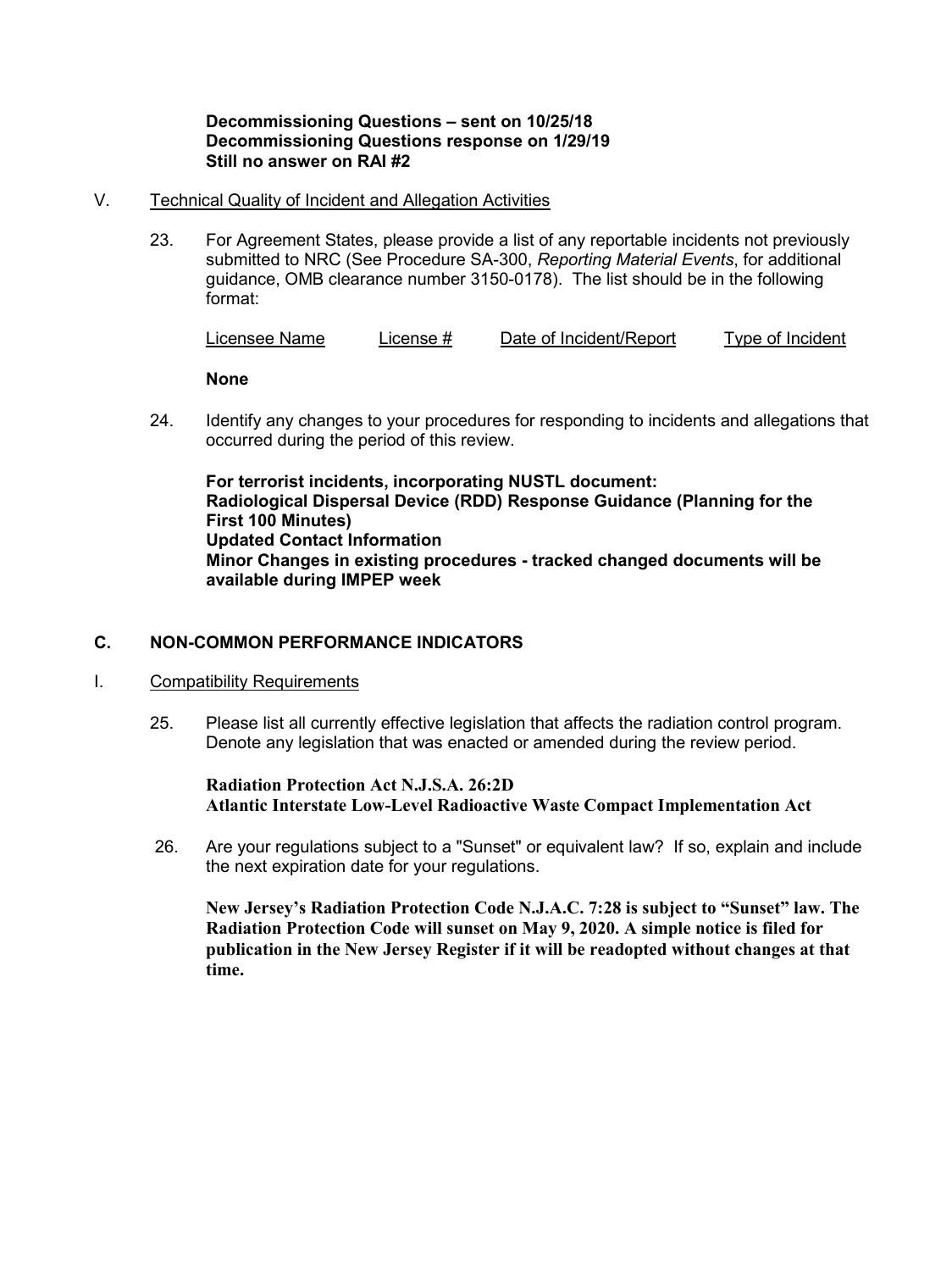27. Please review and verify that the information in the enclosed State Regulation Status (SRS) sheet is correct. For those regulations that have not been adopted by the State, explain why they were not adopted, and discuss actions being taken to adopt them. If legally binding requirements were used in lieu of regulations and they have not been reviewed by NRC for compatibility, please describe their use.

## **The SRS sheet is correct.**

28. If you have not adopted all amendments within three years from the date of NRC rule promulgation, briefly describe your State's procedures for amending regulations in order to maintain compatibility with the NRC, showing the normal length of time anticipated to complete each step.

**All regulations have been adopted within 3 years. After adoption of our last regulation, the NRC provided 2 comments. They are currently being addressed in the rulemaking in progress for the clarification of 10 CFR 71 regarding general licenses and review of quality assurance plans of any state licensees that use Type B Casks, and Part 35 revisions. The proposal is scheduled for August 2019.**

## II. Sealed Source and Device (SS&D) Evaluation Program **N/A**

29. Prepare a table listing new and amended (including transfers to inactive status) SS&D registrations of sources and devices issued during the review period. The table heading should be:

| SS&D          | Manufacturer,      |                     |               |               |
|---------------|--------------------|---------------------|---------------|---------------|
| Registry      | Distributor or     | <b>Product Type</b> | Date          | Type of       |
| <b>Number</b> | <b>Custom User</b> | or Use              | <b>Issued</b> | <u>Action</u> |

30. Please include information on the following questions in Section A, as they apply to the SS&D Program:

Technical Staffing and Training - Questions 2-9 Technical Quality of Licensing Actions - Questions 18-22 Technical Quality of Incident and Allegation Activities - Questions 23-24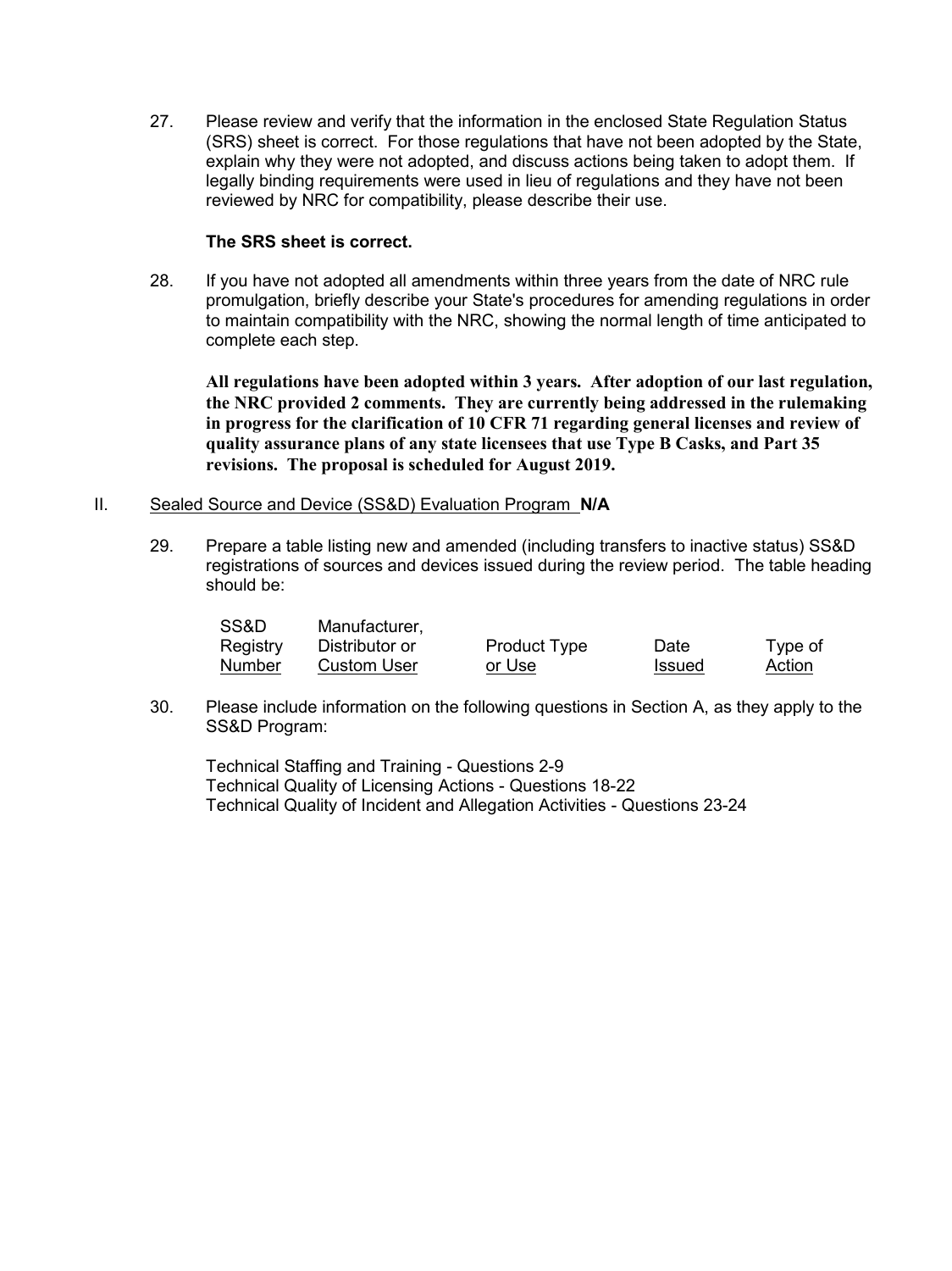#### III. Low-level Radioactive Waste Disposal Program

31. Please include information on the following questions in Section A, as they apply to the Low-Level Radioactive Waste Disposal Program:

**New Jersey has incorporated all of 10 CFR Part 61 by reference into its regulations. Although New Jersey will be able to regulate siting and operation of a low-level radioactive waste disposal facility, this authority may never need to be implemented, as New Jersey is currently a member of the Atlantic Compact. Therefore, at the current time, this section is N/A.**

Technical Staffing and Training - Questions 2-9 Status of Materials Inspection Program - Questions 10-14 Technical Quality of Inspections - Questions 15-17 Technical Quality of Licensing Actions - Questions 18-22 Technical Quality of Incident and Allegation Activities - Questions 23-24

## IV. Uranium Recovery Program **N/A**

32. Please include information on the following questions in Section A, as they apply to the Uranium Recovery Program:

Technical Staffing and Training - Questions 2-9 Status of Materials Inspection Program - Questions 10-14 Technical Quality of Inspections - Questions 15-17 Technical Quality of Licensing Actions - Questions 18-22 Technical Quality of Incident and Allegation Activities - Questions 23-24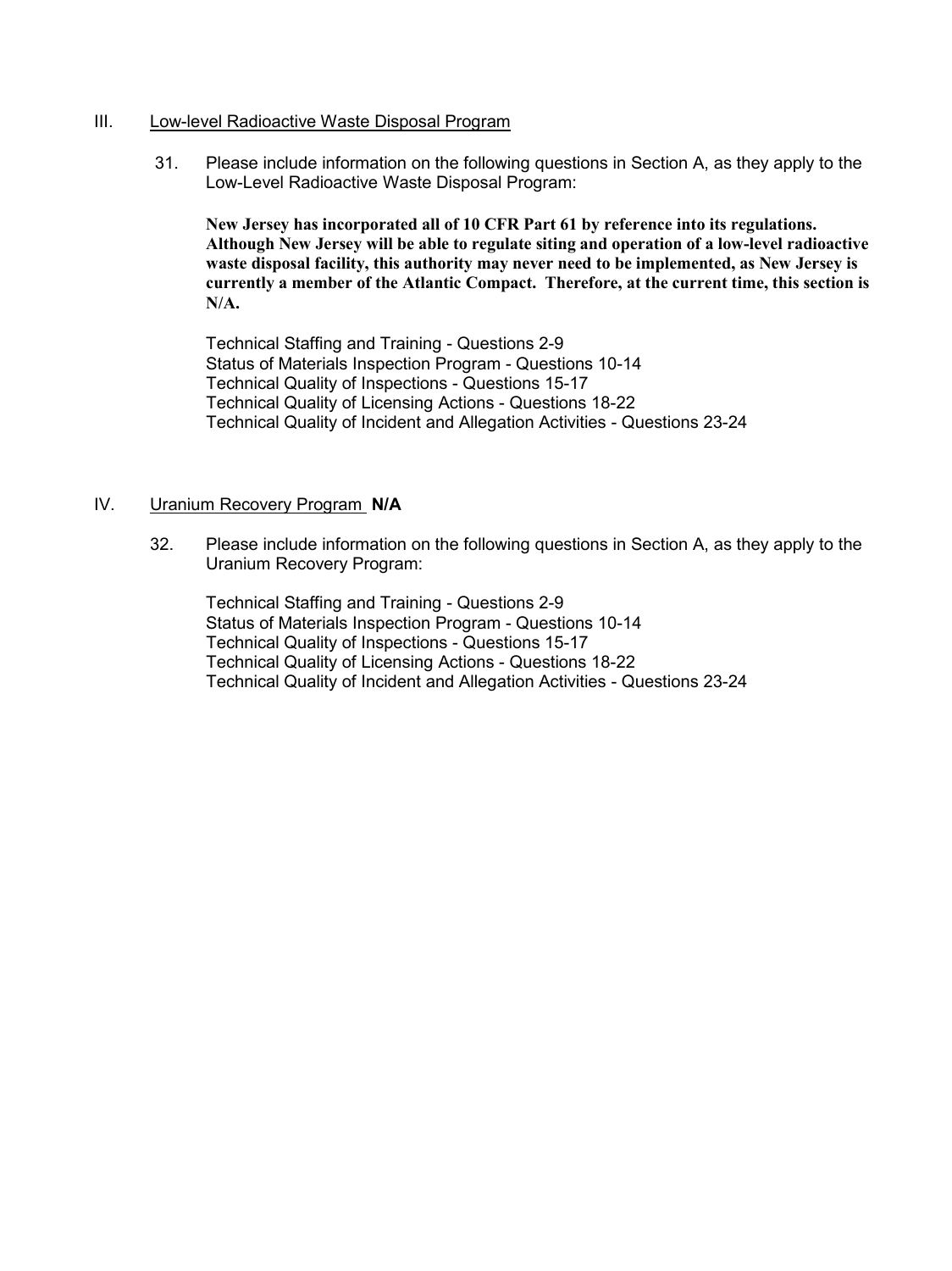## Attachment 4

| Name                     | Position               | Administration <sup>1</sup> | Lic &                   | <b>Emerg Response</b> |
|--------------------------|------------------------|-----------------------------|-------------------------|-----------------------|
|                          |                        |                             | Compliance <sup>2</sup> |                       |
| Jenny Goodman            | Manager $4^3$          | 60%                         | 10%                     | 10%                   |
| Debbie Wenke             | <b>Supv Medical</b>    | 20%                         | 65%                     | 15%                   |
| Catherine Biel           | Supv Industrial        | 20%                         | 65%                     | 15%                   |
| Nancy Stanley            | QLR/I                  | 5%                          | 25%                     | 70%                   |
| Ed Truskowski            | QLR/I                  | 5%                          | 80%                     | 15%                   |
| James McCullough         | Supv REAS <sup>3</sup> | 10%                         | 50%                     | 15%                   |
| Jack Tway                | QLR/I                  | 10%                         | 75%                     | 15%                   |
| <b>Rich Peros</b>        | QLR/I                  | 10%                         | 75%                     | 15%                   |
| Karen Flanigan           | QLR/I                  | 10%                         | 75%                     | 15%                   |
| Sarah Adkisson           | LR/I                   | 5%                          | 80%                     | 15%                   |
| Joseph Power             | LR/I                   | 5%                          | 80%                     | 15%                   |
| Nadia Akbar <sup>4</sup> | LR/I                   | 5%                          | 93%                     | 2%                    |
| Jodie Murl <sup>5</sup>  | Tech MIS               | 100%                        |                         |                       |

<span id="page-8-0"></span><sup>&</sup>lt;sup>1</sup> Administration includes rule writing, review and comment on NRC, CRCPD, and OAS documents or rules, and general management duties.

<span id="page-8-1"></span><sup>&</sup>lt;sup>2</sup> Licensing & Compliance includes training

<span id="page-8-2"></span><sup>&</sup>lt;sup>3</sup> Remaining percentage devoted to diffuse NARM and/or non-licensed contaminated site cleanups and Radon or Radon in Water

<span id="page-8-3"></span><sup>4</sup> Lateral Transfer for 1 year during CY 2018/2019

<span id="page-8-4"></span><sup>5</sup> General Administration of Agreement State program, including answering the phone, organizing license files, entering data into NJEMS, etc.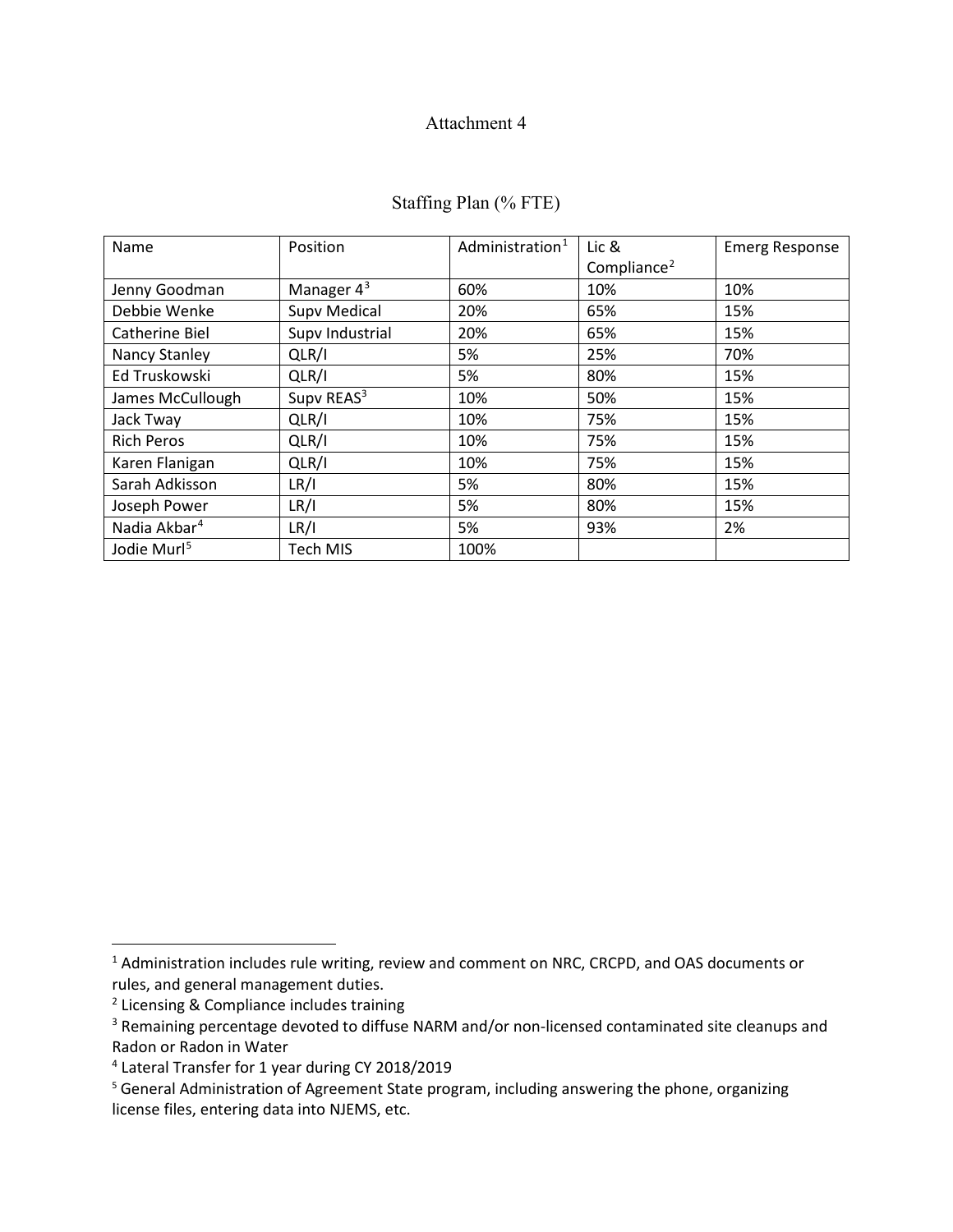# Attachment 5

|                       |            | <b>Staff Qualifications</b>            |                                      | last updated 03-11-19                |
|-----------------------|------------|----------------------------------------|--------------------------------------|--------------------------------------|
| <b>Inspector Name</b> | Section    | Qualifications                         | <b>Classes Needed</b>                | <b>Tentative Completion</b>          |
| Debbie Wenke*         | Medical    | Partially Qualified Medical            | All NRC classes completed            | need license reviews and inspections |
|                       |            | Partially Qualified Industrial         |                                      | need license reviews and inspections |
|                       |            |                                        | <b>Industrial Radiography H305</b>   | within 1 year                        |
|                       |            |                                        | <b>Irradiator Technology H315</b>    | within 1 year                        |
|                       |            |                                        | Safety Aspects of Well Logging H314  | within 1 year                        |
| Ed Truskowski*        | Medical    | Fully Qualified Medical and Industrial |                                      |                                      |
|                       |            |                                        | <b>Irradiator Technology H315</b>    | within 1 year                        |
| Nancy Stanley*        | Medical    | Fully Qualified Medical and Industrial |                                      |                                      |
|                       |            |                                        | Irradiator Technology H315           | within 1 year                        |
| Rich Peros*           | Medical    | Fully Qualified Medical and Industrial | All NRC classes completed            |                                      |
| Karen Flanigan        | Medical    | <b>Fully Qualified Medical</b>         | All NRC courses completed            |                                      |
|                       |            | Partially Qualified Industrial         | All NRC courses completed            | need license reviews and inspections |
| Nadia Akbar           | Medical    | <b>Partially Qualified Medical</b>     |                                      | need license reviews and inspections |
|                       |            |                                        | Advanced Health Physics H201         | within 1 year                        |
|                       |            | Partially Qualified Industrial         |                                      | need license reviews and inspections |
|                       |            |                                        | Safety Aspects of Well Logging H314  | within 3 years                       |
|                       |            |                                        | Fundamental Health Physics Lab H122L | within 2 years                       |
|                       |            |                                        | <b>Irradiator Technology H315</b>    | within 3 years                       |
|                       |            |                                        |                                      |                                      |
|                       |            |                                        |                                      |                                      |
| <b>Catherine Biel</b> | Industrial | Fully Qualified Industrial and Medical | All NRC classes completed            |                                      |
| James McCullough      | Industrial | Fully Qualified Medical and Industrial | All NRC classes completed            |                                      |
| Jack Tway             | Industrial | Fully Qualified Medical and Industrial | All NRC classes completed            |                                      |
| Joe Power             | Industrial | Partially Qualified Industrial         |                                      | needs SNM inspection                 |
|                       |            |                                        | Safety Aspects of Well Logging H314  | within 1 year                        |
|                       |            | <b>Partially Qualified Medical</b>     |                                      | need license reviews and inspections |
|                       |            |                                        | Brachytherapy & Gamma Knife H313     | within 1 year                        |
| Sarah Adkisson        | Industrial | Partially Qualified Industrial         |                                      | need license reviews and inspections |
|                       |            |                                        | Licensing Practises G109             | attending 3/11/19                    |
|                       |            |                                        | <b>Inspection Procedures G108</b>    | within 1 year                        |
|                       |            |                                        | Safety Aspects of Well Logging H314  | within 2 years                       |
|                       |            |                                        | Fundamental Health Physics Lab H122L | app due $4/1/19$                     |
|                       |            |                                        | Advanced Health Physics H201         | within 1 year                        |
|                       |            |                                        | <b>Irradiator Technology H315</b>    | within 2 years                       |
|                       |            | Partially Qualified Medical            |                                      | need license reviews and inspections |
|                       |            |                                        | Diagnostic/Therapeutic Nuc Med H304  | app due $5/27/\overline{19}$         |
|                       |            |                                        | Brachytherapy & Gamma Knife H313     | within 2 years                       |
|                       |            |                                        |                                      |                                      |

\* Master's Degree in Radiation Science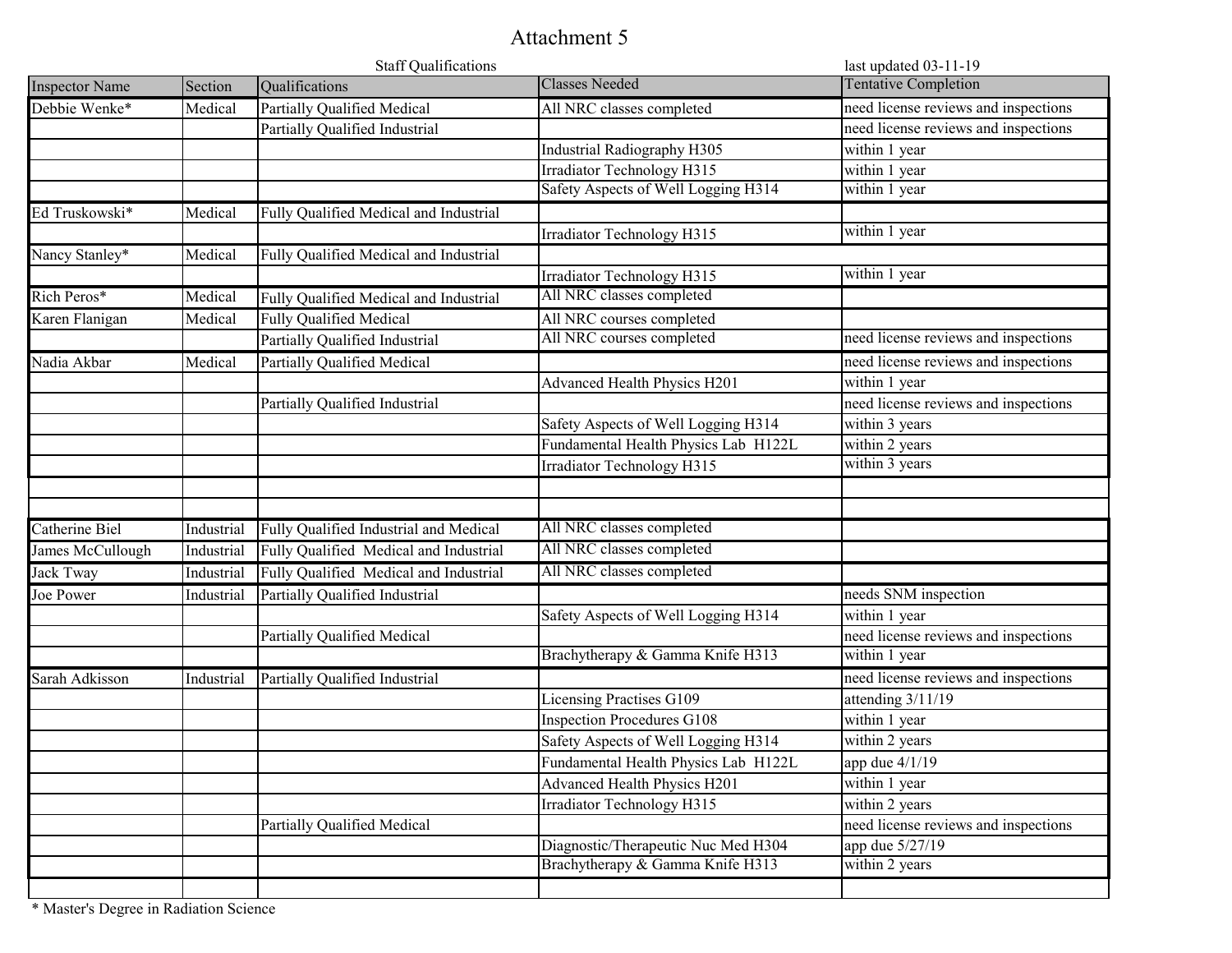| <b>Inspector</b>         | <b>Supervisor</b> | <b>License Category</b>                | Date              |
|--------------------------|-------------------|----------------------------------------|-------------------|
| Adkisson, Sarah          | Cathy Biel        | Portable Gauge                         | 10/17/2018        |
| Akbar, Nadia*            | Nancy Stanley     | Med Private Pract. WD not req'd        | 09/28/2015        |
|                          | Nancy Stanley     | Med Institution WD req'd               | 04/28/2016        |
|                          | Nancy Stanley     | Med Private Pract. WD not req'd        | 11/1/17, 11/28/17 |
| <b>Biel, Catherine</b>   | Jenny Goodman     | Service Provider                       | 12/08/2015        |
|                          | Jenny Goodman     | <b>R&amp;D</b>                         | 11/01/2016        |
|                          | Ed Truskowski     | <b>Medical Production Distribution</b> | 07/18/2017        |
|                          | Jenny Goodman     | Portable Gauge                         | 11/14/2018        |
|                          |                   | Med Institution WD req'd, Gamma        |                   |
| Flanigan, Karen          | <b>Rich Peros</b> | Knife, HDR                             | 12/07/2015        |
|                          | Jack Tway         | Industrial Radiography                 | 3/10/16, 4/6/16   |
|                          | <b>Rich Peros</b> | Med Private Pract. WD not req'd        | 10/17/2017        |
|                          |                   | Med Institution WD req'd, Sr-90,       |                   |
|                          | <b>Rich Peros</b> | <b>HDR</b>                             | 10/10/2018        |
| <b>McCullough, James</b> | Jenny Goodman     | Other Srvcs, Decommissioning           | 05/21/2015        |
|                          | Jenny Goodman     | Diffuse NARM/TENORM                    | 6/15/16, 9/23/16  |
|                          | Jenny Goodman     | Diffuse NARM/TENORM                    | 09/13/2017        |
|                          | Jenny Goodman     | Source material, Decommissioning       | 07/06/2018        |
|                          |                   | Med Institution WD req'd, Y-90         |                   |
| Peros, Richard           | Jenny Goodman     | spheres                                | 11/09/2015        |
|                          | Ed Truskowski     | Med Institution WD req'd               | 11/10/2016        |
|                          | Ed Truskowski     | Med Institution WD req'd, Y-90         |                   |
|                          |                   | spheres                                | 10/05/2017        |
|                          | Ed Truskowski     | Med Institution WD req'd, Y-90         | 11/08/2018        |
| Power, Joseph            | Cathy Biel        | spheres, HDR<br>Radio Pharmacy         | 07/31/2015        |
|                          | Jack Tway         | R & D other                            | 04/29/2016        |
|                          | Ed Truskowski     | Broad Scope & R&D                      | 08/02/2017        |
|                          | James McCullough  | Fixed & portable Gauges                | 10/18/2018        |
| <b>Stanley, Nancy</b>    | <b>Rich Peros</b> | Med Institution WD Req'd, HDR          | 02/19/2015        |
|                          | Debbie Wenke      | <b>HDR</b>                             | 12/12/2016        |
|                          |                   | Med Institution Limited Scope, WD      |                   |
|                          | Debbie Wenke      | Not Req'd                              | 11/06/2017        |
|                          | Debbie Wenke      | <b>HDR</b>                             | 12/07/2018        |
|                          |                   | Med Institution WD Req'd, HDR,         |                   |
| Truskowski, Ed           | <b>Rich Peros</b> | RSRM, NSTS                             | 12/07/2015        |
|                          | <b>Rich Peros</b> | Med Institution WD req'd, Sr-90        | 11/22/2016        |
|                          | Debbie Wenke      | Med Private Pract. WD not req'd        | 10/10/2017        |
|                          |                   | Med Institution WD Req'd, HDR,         |                   |
|                          | <b>Rich Peros</b> | Medical therapy                        | 09/12/2018        |
|                          |                   |                                        |                   |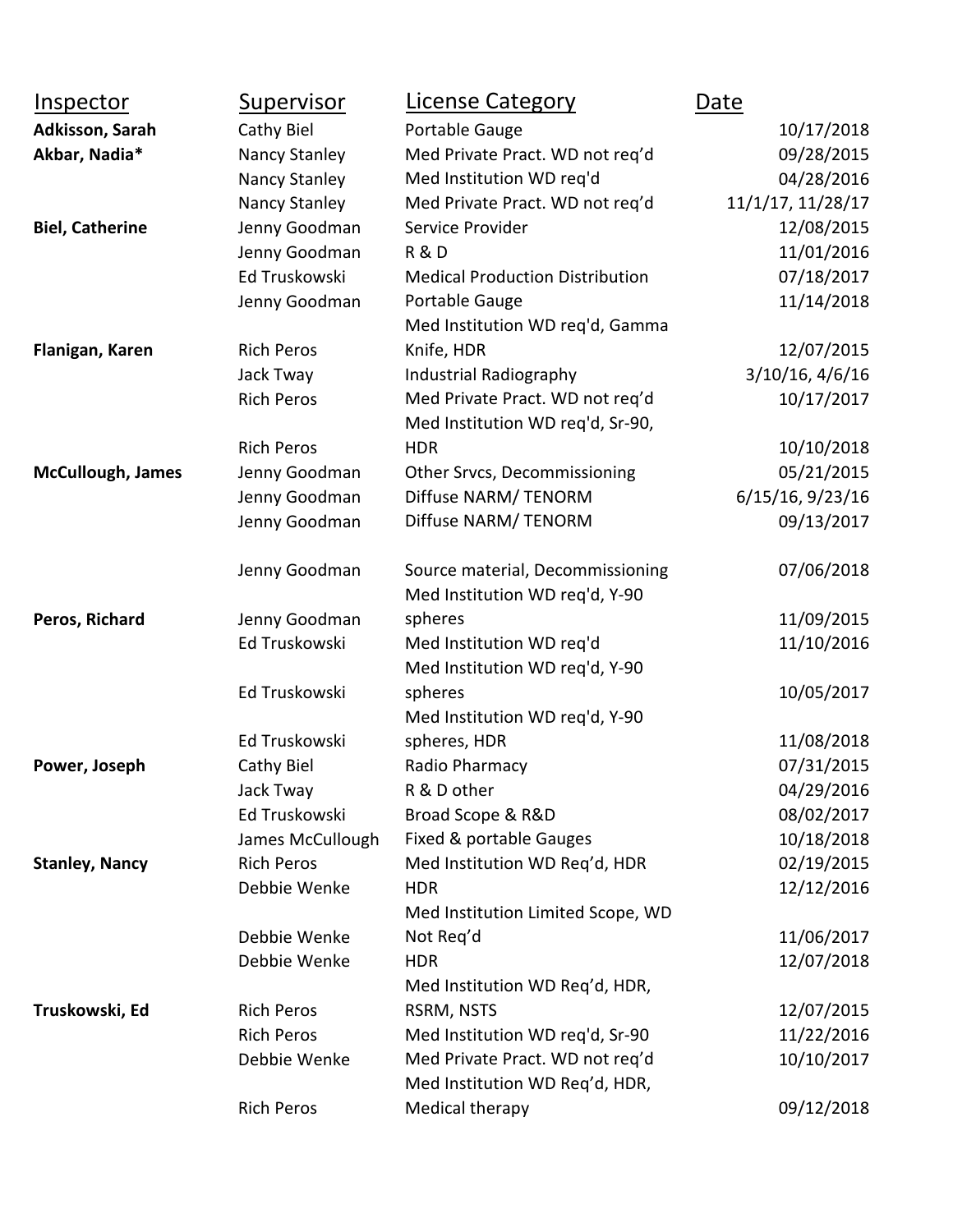|                      |                | Med Institution WD reg'd, HDR, Med<br>Therapy OET, Irradiator Self Shielded |            |
|----------------------|----------------|-----------------------------------------------------------------------------|------------|
| <b>Wenke, Debbie</b> | Nancy Stanley  | Greater thean 10k Ci, RSRM                                                  | 05/13/2015 |
|                      | Karen Flanigan | Med Inst WD Regd, HDR, RSRM, Sr-9C                                          | 10/20/2016 |
|                      | Cathy Biel     | Med Private Pract. WD req'd                                                 | 12/11/2017 |
|                      | Jenny Goodman  | Cardiology Cat 5                                                            | 12/14/2018 |
| Tway, Jack           | Cathy Biel     | Academic Type A Broad                                                       | 03/25/2015 |
|                      | Nancy Stanley  | RSRM Pt 37/Hackensack Med                                                   | 10/25/2016 |
|                      |                | Irradiators, Other Greater then 10k                                         |            |
|                      | Cathy Biel     | Ci                                                                          | 04/16/2017 |
|                      | Cathy Biel     | Industrial Radiography                                                      | 10/17/2018 |

\*Nadia Akbar was temporarily reassigned in 2018.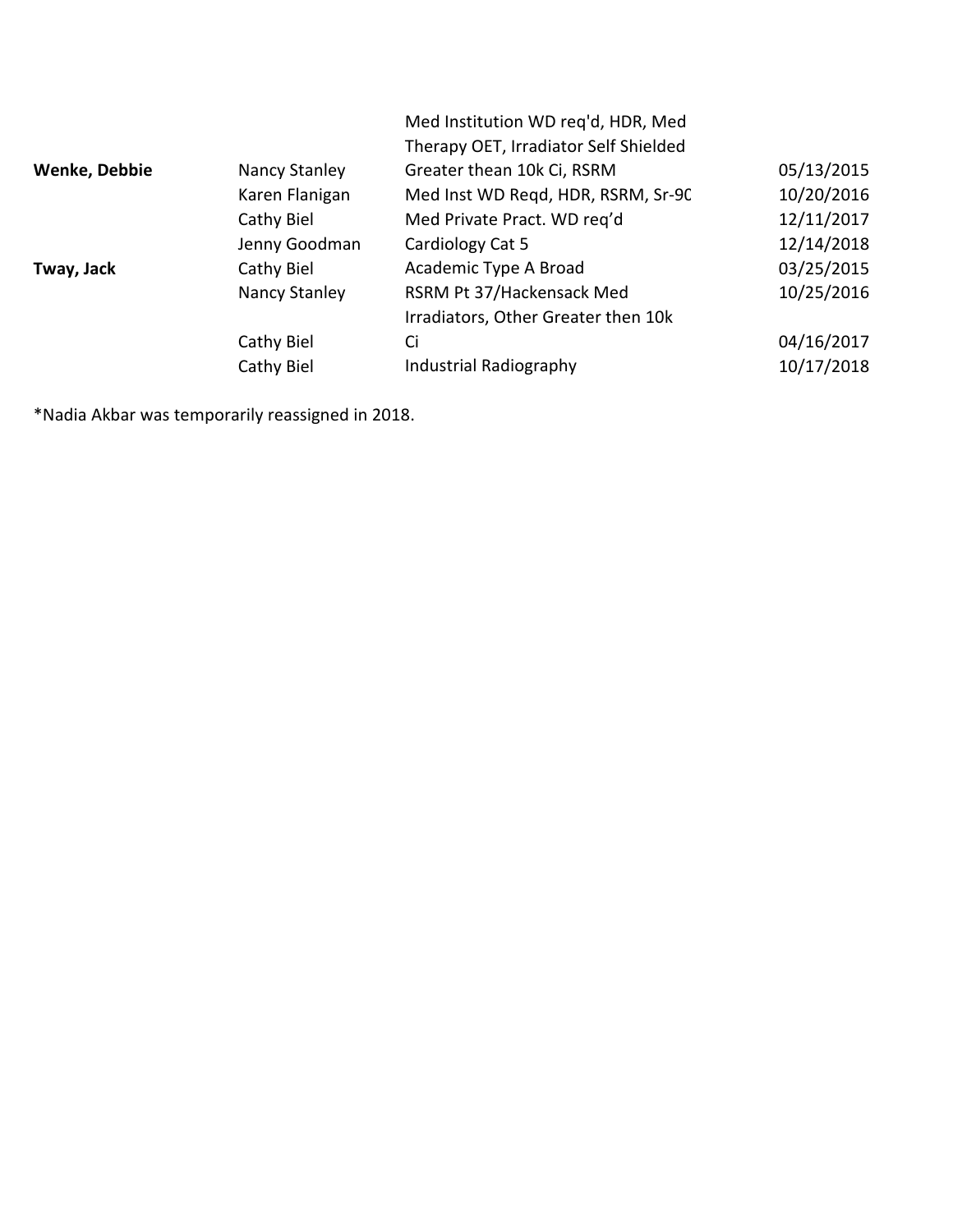|             | <b>Enviromental Radiation Instrument Log</b> |               |                   | page 1 of 31           |          |          |          |              | updated |
|-------------|----------------------------------------------|---------------|-------------------|------------------------|----------|----------|----------|--------------|---------|
| <b>Make</b> | <b>Model</b>                                 | serial #      | issued to         | inventory # start date |          | sent out | cal due  | invoice date |         |
| <b>FLIR</b> | Identifinder 2                               | 910385-1288   | R. Peros          | 145059                 | 06/22/15 |          | 06/01/19 |              |         |
|             |                                              |               |                   |                        |          |          |          |              |         |
| <b>FLIR</b> | Identifinder 2                               | 910385-1292   | J. Tway           | 145060                 | 06/22/15 |          | 06/01/19 |              |         |
| <b>FLIR</b> | Identifinder 2                               | 910385-1294   | C. Biel           | 145058                 | 06/22/15 |          | 07/01/19 |              |         |
| <b>FLIR</b> | Identifinder 2                               | 910385-1301   | N. Stanley        | 145061                 | 06/22/15 |          | 07/01/19 |              |         |
| <b>FLIR</b> | Identifinder 2                               | 910385-1384   | D. Wenke          | 145055                 | 06/22/15 |          | 08/01/19 |              |         |
| <b>FLIR</b> | Identifinder 2                               | 910385-1400   | E. Truskowski     | 145054                 | 06/22/15 |          | 08/01/19 |              |         |
| <b>FLIR</b> | Identifinder 2                               | 910385-1401   | J. McCullough     | 145056                 | 06/22/15 |          | 09/01/19 |              |         |
| <b>FLIR</b> | Identifinder 2                               | 910385-1415   | J. Power          | 145053                 | 06/22/15 |          | 09/01/19 |              |         |
| <b>FLIR</b> | Identifinder 2                               | 910385-1422   | K. Flanigan       | 145062                 | 06/22/15 |          | 10/01/19 |              |         |
| <b>FLIR</b> | Identifinder 2                               | 910385-1423   | N. Akbar          | 145057                 | 06/22/15 |          | 10/01/19 |              |         |
| <b>FLIR</b> | Identifinder 2                               | 910385-1424   | S. Adkisson       | 145063                 | 06/22/15 |          | 10/01/19 |              |         |
| <b>FLIR</b> | radHUNTER                                    | 1021 66003926 | <b>RMP</b>        |                        | 06/22/15 |          |          |              |         |
| Thermo      | Identifinder                                 | 04f3-2475     | <b>RMP</b>        | 135144                 | 03/12/16 |          |          |              |         |
| Thermo      | Identifinder                                 | 04f3-2476     | <b>RMP</b>        | 135146                 | 03/11/16 |          |          |              |         |
| Thermo      | Identifinder                                 | 04f3-2488     | <b>RMP</b>        | 135145                 | 04/22/16 |          |          |              |         |
| Ortec       | Detective-EX                                 | 9905790-591   |                   |                        |          |          |          |              |         |
| Ortec       | <b>Docking Station</b>                       | 905790-736    |                   |                        |          |          |          |              |         |
| Ortec       | Micro-Detective                              | 16189012      |                   |                        |          |          |          |              |         |
|             |                                              |               |                   |                        |          |          |          |              |         |
| Canberra    | InSpector 1000 Nal                           | 8051299       |                   |                        |          |          | no cal   |              |         |
| Canberra    | InSpector 1000 neutron                       | 12056295      |                   |                        |          |          | no cal   |              |         |
| Canberra    | InSpector 1000 Nal                           | 8051300       |                   |                        |          |          | no cal   |              |         |
| Canberra    | InSpector 1000 neutron                       | 5058178       |                   |                        |          |          | no cal   |              |         |
| Exploranium | GR-135                                       | 3087          | R. Peros          | 132134                 |          |          | no cal   |              |         |
| Exploranium | GR-130                                       |               |                   |                        |          |          | no cal   |              |         |
| Thermo      | identifinder HS-025-1                        | 2652-41       | was J. McCullough |                        |          |          | 03/13/16 |              |         |
| Thermo      | identifinder HS-025-1                        | 2652-43       | was J. Power      |                        |          |          | 02/02/16 |              |         |
| Thermo      | identifinder HS-025-1                        | 2652-46       | was C. Biel       |                        |          |          | 06/24/15 |              |         |
| Thermo      | identifinder HS-025-1                        | 2652-51       | was RMP           |                        |          |          | 12/15/15 |              |         |
| Ludlum K1   | 19                                           | 209762        | D. Wenke          | 133448                 |          |          | 07/06/19 | 7/12/18      |         |
| Ludlum K1   | 17                                           | 208698        | D. Wenke          | 133448                 |          |          | 07/06/19 | 7/12/18      |         |
| Ludlum K1   | $\mathbf{3}$                                 | 208097        | D. Wenke          | 133448                 |          |          | 07/06/19 | 7/12/18      |         |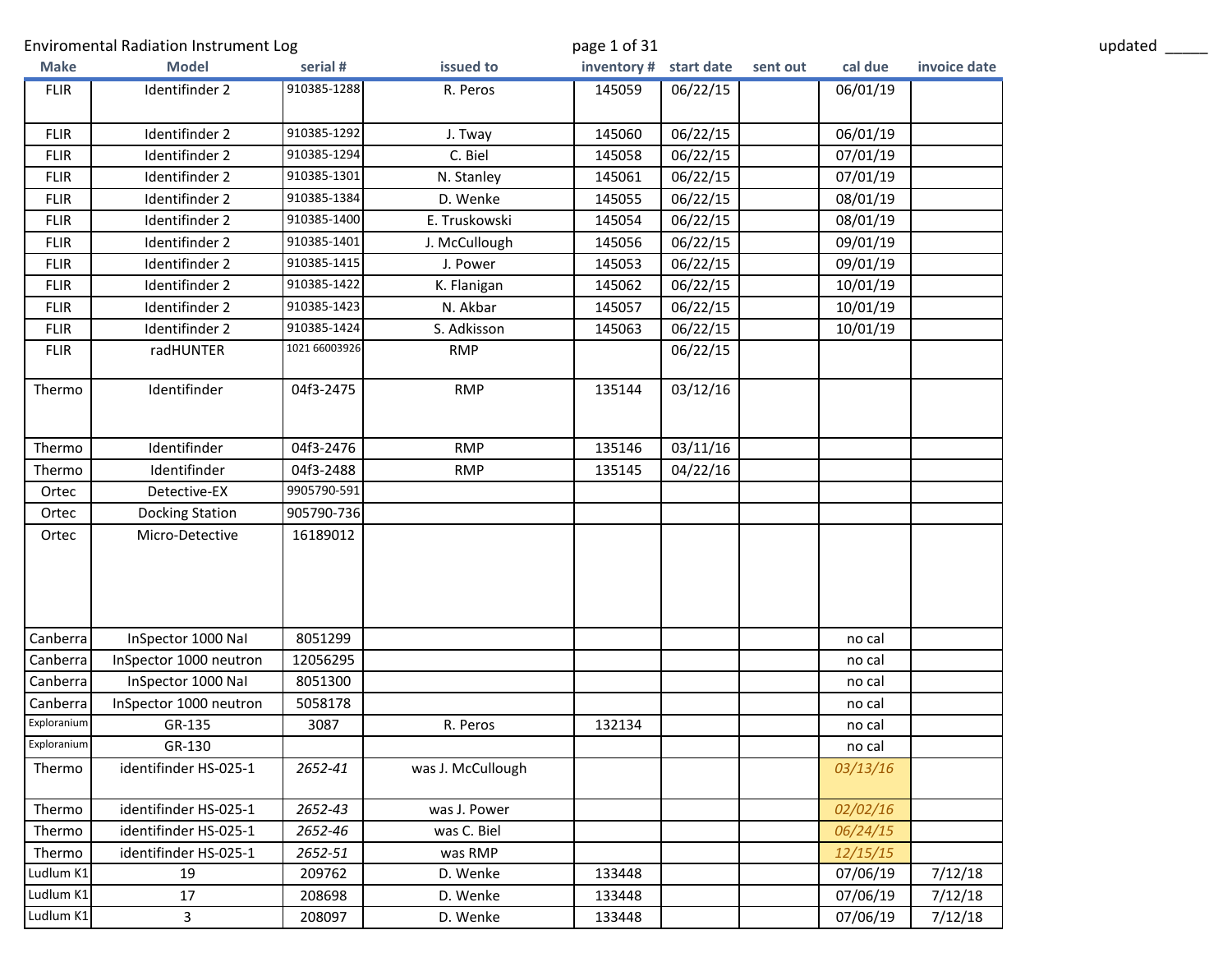|                      | <b>Enviromental Radiation Instrument Log</b> |        |                  | page 2 of 31 |          |            |          |
|----------------------|----------------------------------------------|--------|------------------|--------------|----------|------------|----------|
| Ludlum K1            | 44-9                                         | 214116 | D. Wenke         | 133448       |          | N/A        |          |
| Ludlum K1            | 44-38                                        | 215840 | D. Wenke         | 133448       |          | 05/21/19   |          |
| Ludlum K2            | 19                                           | 209709 | J Tway           | 133449       |          | 05/21/19   |          |
| Ludlum K2            | 17                                           | 205000 | J Tway           | 133449       |          | 05/21/19   |          |
| Ludlum K2            | 3                                            | 208092 | J Tway           | 133449       |          | 05/21/19   |          |
| Ludlum K2            | 44-9                                         | 214104 | J Tway           | 133449       |          | n/a        |          |
| Ludlum K2            | 44-38                                        | 215837 | J Tway           | 133449       |          | 05/21/19   |          |
| Ludlum K3            | 19                                           | 209695 | N Stanley        | 133446       |          | 05/03/2019 | 7/9/05   |
| Ludlum K3            | 17                                           | 204994 | N Stanley        | 133446       |          | 05/03/2019 | 7/9/05   |
| Ludlum K3            | 3                                            | 208007 | N Stanley        | 133446       |          | 05/03/2019 | 7/9/05   |
| Ludlum K3            | 44-9                                         | 305088 | N Stanley        | 133446       |          | n/a        |          |
| Ludlum K3            | 44-38                                        | 215839 | N Stanley        | 133446       |          | 05/03/2019 | 7/9/05   |
| Ludlum K4            | 19                                           | 207428 | R. Peros         | 133447       |          | 01/28/2020 | 2/6/18   |
| Ludlum K4            | 17                                           | 208688 | R. Peros         | 133447       | 01/22/19 | 02/02/2019 | 2/6/18   |
| Ludlum K4            | $\mathbf{3}$                                 | 208082 | R. Peros         | 133447       |          | 01/28/2020 | 2/6/18   |
| Ludlum K4            | 44-9                                         | 214115 | R. Peros         | 133447       |          | not sent   |          |
| Ludlum K4            | 44-38                                        | 215816 | R. Peros         | 133447       |          | 01/28/2020 |          |
| Ludlum K5            | 19                                           | 209756 | J. McCullough    | 134111       |          | 06/22/2019 | 8/17/17  |
| Ludlum K5            | 17                                           | 212096 | J. McCullough    | 134111       |          | 06/21/2019 | 8/17/17  |
| Ludlum K5            | 3                                            | 209001 | J. McCullough    | 134111       |          | 06/21/2019 | 8/17/17  |
| Ludlum K5            | 44-38                                        | 215815 | J. McCullough    | 134111       |          | 06/21/2019 |          |
| Ludlum K5            | 44-9                                         | 222312 | J. McCullough    | 134111       |          | n/a        |          |
| Ludlum K6            | 19                                           | 207482 | C. Biel          | 134112       |          | 02/13/2020 |          |
| Ludlum <sub>K6</sub> | $17\,$                                       | 212106 | C. Biel          | 134112       |          | 02/13/2020 |          |
| Ludlum K6            | $\overline{3}$                               | 209108 | C. Biel          | 134112       |          | 02/13/2020 |          |
| Ludlum K6            | 44-9                                         | 222314 | C. Biel          | 134112       |          | N/A        |          |
| Ludlum K6            | 44-38                                        | 215831 | C. Biel          | 134112       |          | 02/13/2020 |          |
| Ludlum K7            | *See Retired Sheet*                          |        |                  |              |          | N/A        |          |
| Ludlum K8            | 19                                           | 282767 | K. Flanigan      |              |          | 10/26/2019 | 11/12/17 |
| Ludlum K8            | $9 - 3$                                      | 278498 | K. Flanigan      | 139660       |          | 10/26/2019 | 11/12/17 |
| Ludlum K8            | 3                                            | 284622 | K. Flanigan      | 139659       |          | 10/06/2019 | 11/12/17 |
| Ludlum <sub>K8</sub> | 44-9                                         | 303158 | K. Flanigan      |              |          | N/A        |          |
| Ludlum K8            | 44-38                                        | 302318 | K. Flanigan      |              |          | N/A        |          |
| Ludlum K9            | 19                                           | 282772 | RMP (was Dan R.) | 139661       |          | 11/13/2019 | 11/12/17 |
| Ludlum K9            | $9 - 3$                                      | 277058 | RMP (was Dan R.) | 139662       |          | 11/13/2019 | 11/12/17 |
| Ludlum K9            | $\overline{3}$                               | 284740 | RMP (was Dan R.) |              |          | 11/13/2019 | 11/12/17 |
| Ludlum K9            | 44-9                                         | 214082 | RMP (was Dan R.) |              |          | N/A        |          |
| Ludlum K9            | 44-38                                        | 302324 | RMP (was Dan R.) |              |          | N/A        |          |
| Ludlum K10           | 19                                           | 282793 | E. Truskowski    | 139669       |          | 02/27/2020 |          |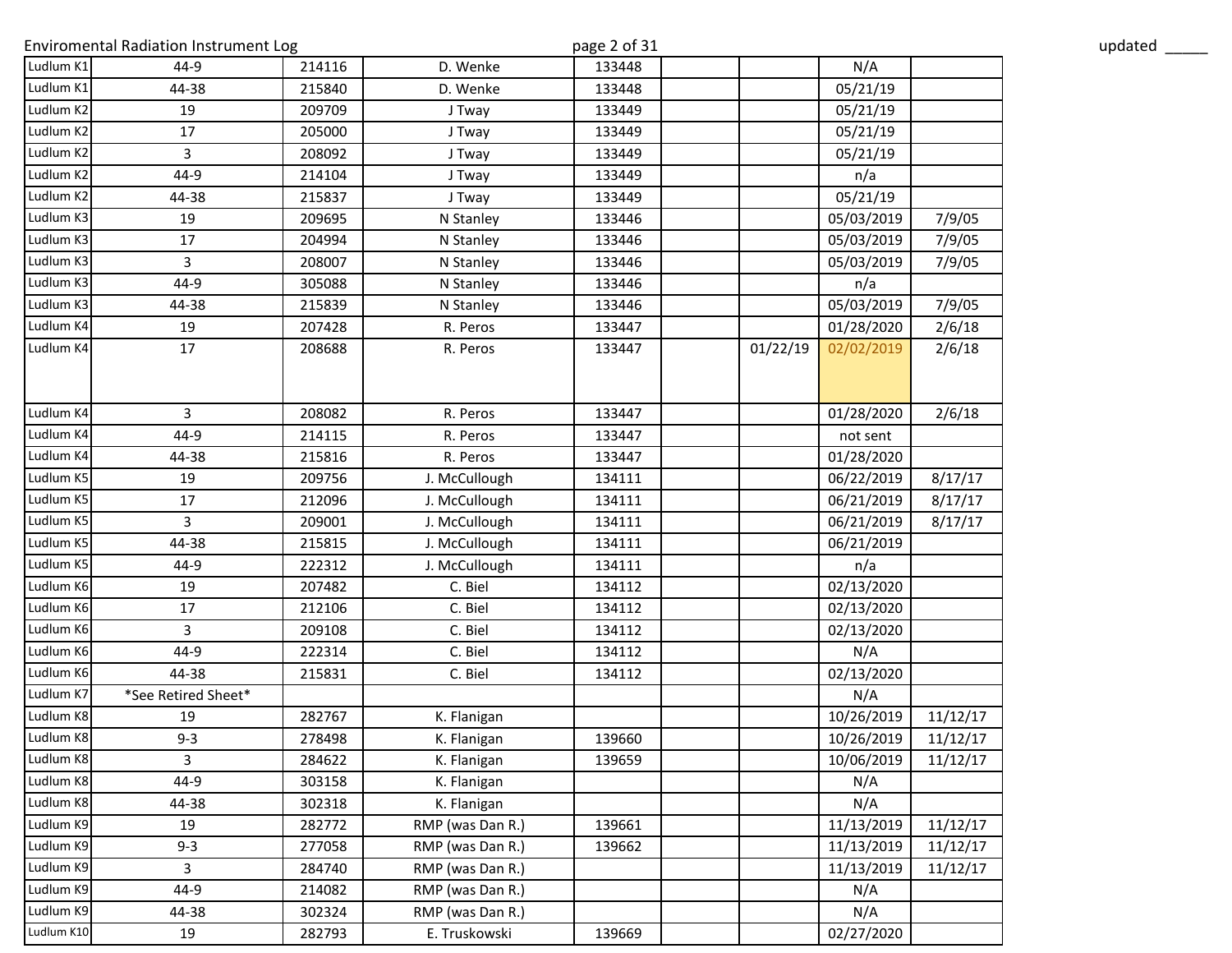|            | <b>Enviromental Radiation Instrument Log</b> |        |                  | page 3 of 31 |          |            |          | updated $\qquad \qquad$ |
|------------|----------------------------------------------|--------|------------------|--------------|----------|------------|----------|-------------------------|
| Ludlum K10 | $9 - 3$                                      | 279937 | E. Truskowski    | 139670       |          | 02/27/2020 |          |                         |
| Ludlum K10 | 3                                            | 284450 | E. Truskowski    |              |          | 02/27/2020 |          |                         |
| Ludlum K10 | 44-9                                         | 305562 | E. Truskowski    |              |          | not sent   |          |                         |
| Ludlum K10 | 44-38                                        | 302323 | E. Truskowski    |              |          | N/A        |          |                         |
| Ludlum K11 | 19                                           | 282726 | N. Akbar         | 139667       |          | 08/29/2019 | 8/30/18  |                         |
| Ludlum K11 | $9 - 3$                                      | 279906 | N. Akbar         | 139668       |          | 08/29/2019 | 8/30/18  |                         |
| Ludlum K11 | 3                                            | 284664 | N. Akbar         |              |          | 08/29/2019 | 8/30/18  |                         |
| Ludlum K11 | 44-9                                         | 303159 | N. Akbar         |              | not sent | not sent   |          |                         |
| Ludlum K11 | 44-38                                        | 302296 | N. Akbar         |              |          | N/A        |          |                         |
| Ludlum K12 | 19                                           | 282779 | S. Adkisson      | 139665       |          | 11/13/2019 | 11/12/17 |                         |
| Ludlum K12 | $9 - 3$                                      | 279913 | S. Adkisson      | 139666       |          | 11/13/2019 | 11/12/17 |                         |
| Ludlum K12 | 3                                            | 284539 | S. Adkisson      |              |          | 11/13/2019 | 11/12/17 |                         |
| Ludlum K12 | 44-9                                         | 303798 | S. Adkisson      |              |          | not sent   |          |                         |
| Ludlum K12 | 44-38                                        | 302325 | S. Adkisson      |              |          | N/A        |          |                         |
| Ludlum K13 | 19                                           | 282742 | J. Power         | 139663       |          | 09/20/2019 | 10/8/17  |                         |
| Ludlum K13 | $9 - 3$                                      | 278505 | J. Power         | 139664       |          | 09/20/2019 | 10/8/17  |                         |
| Ludlum K13 | 3                                            | 284725 | J. Power         |              |          | 09/20/2019 | 10/8/17  |                         |
| Ludlum K13 | 44-9                                         | 303788 | J. Power         |              |          | not sent   |          |                         |
| Ludlum K13 | 44-38                                        | 302301 | J. Power         |              |          | N/A        |          |                         |
| Thermo K1  | FH40GL Multipurpose                          | 16903  | S. Adkisson      | 135140       |          | 10/22/19   |          |                         |
| Thermo K1  | FH40GL Multipurpose                          | 16213  | S. Adkisson      | 135140       |          | 10/22/19   |          |                         |
| Thermo K1  | FHT-752SH He-3 Neutron                       | 192    | S. Adkisson      | 135140       |          | 10/22/19   |          |                         |
| Thermo K1  | FHZ-732GM Pancake                            | 1258   | S. Adkisson      | 135140       |          | 10/22/19   |          |                         |
| Thermo K1  | Teleprobe 13'                                | 546    | S. Adkisson      | 135140       |          | <b>NA</b>  |          |                         |
| Thermo K1  | FHZ-612 Hi-range Gamma                       | 526    | S. Adkisson      | 135140       |          | 10/23/19   |          |                         |
| Thermo K2  | FH40GL Multipurpose                          | 16890  | J. Tway          | 135141       |          | 05/22/19   |          |                         |
| Thermo K2  | FH40GL Multipurpose                          | 16217  | J. Tway          | 135141       |          | 05/22/19   |          |                         |
| Thermo K2  | FHT-752SH He-3 Neutron                       | 190    | J. Tway          | 135141       |          | 05/22/19   |          |                         |
| Thermo K2  | FHZ-732GM Pancake                            | 1256   | J. Tway          | 135141       |          | 05/22/19   |          |                         |
| Thermo K2  | Teleprobe 13'                                | 542    | J. Tway          | 135141       |          | 05/22/19   |          |                         |
|            | Thermo K2 FHZ-612 Hi-range Gamma             | 523    | J. Tway          | 135141       |          | 05/22/19   |          |                         |
| Thermo K3  | FH40GL Multipurpose                          | 16209  | D. Wenke         | 135142       |          | 03/12/19   |          |                         |
| Thermo K3  | FH40GL Multipurpose                          | 16216  | D. Wenke         | 135142       |          | 03/12/19   |          |                         |
| Thermo K3  | FHT-752SH He-3 Neutron                       | 193    | D. Wenke         | 135142       |          | 03/12/19   |          |                         |
| Thermo K3  | FHZ-732GM Pancake                            | 1709   | D. Wenke         | 135142       |          | 03/12/19   |          |                         |
| Thermo K3  | FHZ512A Nal Micro-R                          | 558    | D. Wenke         | 135142       |          | 03/12/19   |          |                         |
| Thermo K3  | Teleprobe 13'                                | 545    | D. Wenke         | 135142       |          | N/A        |          |                         |
| Thermo K3  | FHZ-612 Hi-range Gamma                       | 524    | D. Wenke         | 135142       |          | 03/12/19   |          |                         |
| Thermo K4  | FH40GL Multipurpose                          | 16214  | RMP (was Dan R.) | 135143       |          | 10/22/19   |          |                         |
| Thermo K4  | FH40GL Multipurpose                          | 16215  | RMP (was Dan R.) | 135143       |          | 10/22/19   |          |                         |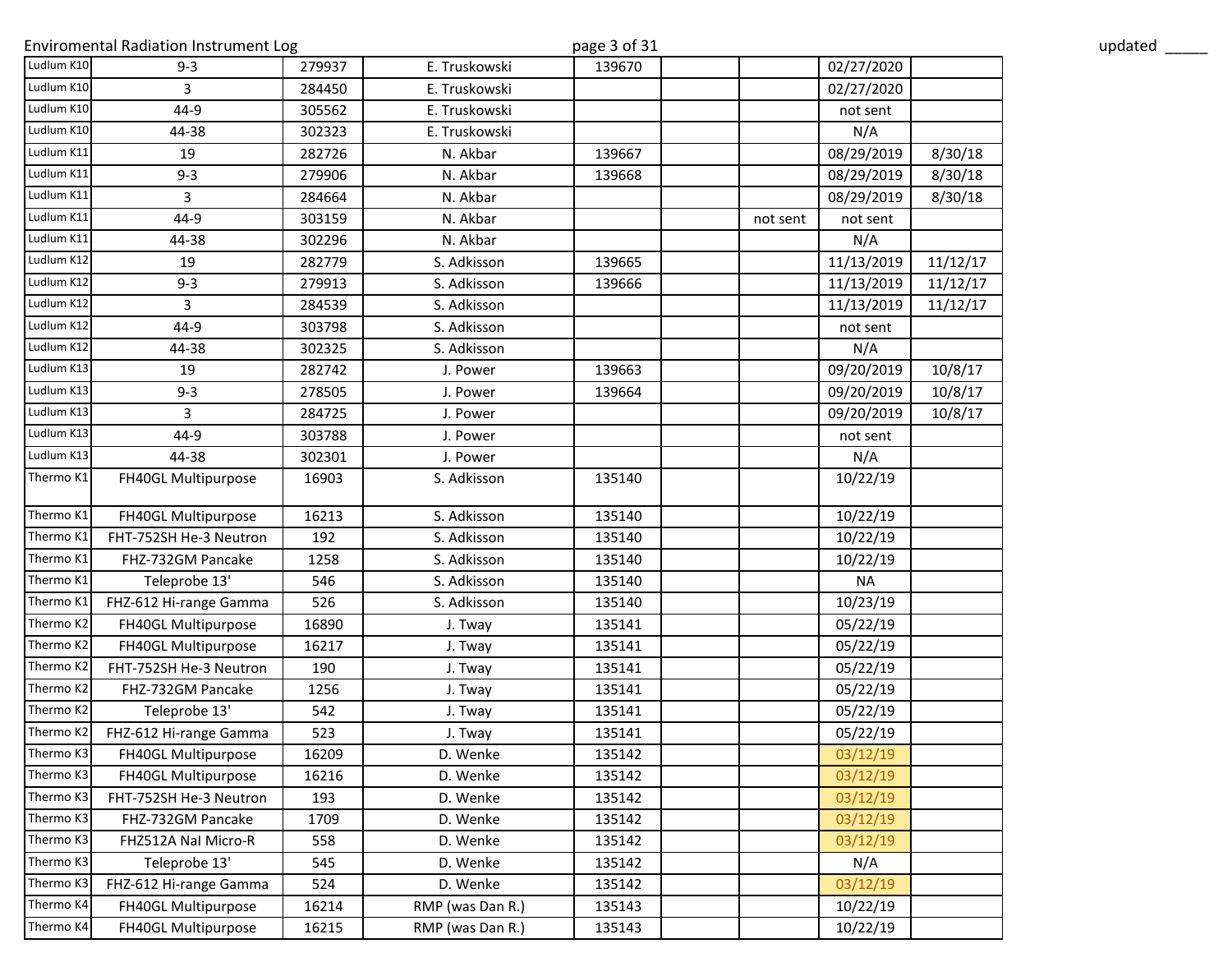|           | <b>Enviromental Radiation Instrument Log</b> |       |                  | page 4 of 31       |           | updated $\qquad \qquad$ |
|-----------|----------------------------------------------|-------|------------------|--------------------|-----------|-------------------------|
| Thermo K4 | FHT-752SH He-3 Neutron                       | 189   | RMP (was Dan R.) | 135143             | 10/22/19  |                         |
| Thermo K4 | FHZ512A Nal Micro-R                          | 555   | RMP (was Dan R.) | 135143             | 10/23/19  |                         |
| Thermo K4 | Teleprobe 13'                                | 528   | RMP (was Dan R.) | 135143             | <b>NA</b> |                         |
| Thermo K4 | FHZ-612 Hi-range Gamma                       | 517   | RMP (was Dan R.) | 135143             | 10/23/19  |                         |
| Thermo K5 | FH40GL Multipurpose                          | 18058 | K. Flanigan      | None               | 04/19/19  |                         |
|           |                                              |       |                  |                    |           |                         |
| Thermo K5 | FHT-752SH He-3 Neutron                       | 281   | K. Flanigan      | None               | 04/19/19  |                         |
| Thermo K5 | FHZ-732GM Pancake                            | 1697  | K. Flanigan      | None               | 04/19/19  |                         |
| Thermo K5 | FHZ512A Nal Micro-R                          | 728   | K. Flanigan      | None               | 04/19/19  |                         |
| Thermo K5 | Teleprobe 13'                                | 883   | K. Flanigan      | None               | N/A       |                         |
| Thermo K5 | FHZ-612 Hi-range Gamma                       | 747   | K. Flanigan      | None               | 04/19/19  |                         |
| Thermo K5 | FHZ-672 Blue Scintillator                    | 372   | K. Flanigan      | None               | 04/19/19  |                         |
| Thermo K5 | FHZ-380 AB Alpha Scint                       | 379   | K. Flanigan      | None               | 04/19/19  |                         |
| Thermo K6 | FH40GL Multipurpose                          | 18057 | J. McCullough    | None               | 02/22/20  |                         |
| Thermo K6 | FHT-752SH He-3 Neutron                       | 282   | J. McCullough    | None               | 02/22/20  |                         |
| Thermo K6 | FHZ-732GM Pancake                            | 1683  | J. McCullough    | None               | 02/22/20  |                         |
| Thermo K6 | FHZ512A Nal Micro-R                          | 727   | J. McCullough    | None               | 02/22/20  |                         |
| Thermo K6 | Teleprobe 13'                                | 897   | J. McCullough    | None               | 02/22/20  |                         |
| Thermo K6 | FHZ-612 Hi-range Gamma                       | 755   | J. McCullough    | None               | 02/22/20  |                         |
| Thermo K6 | FHZ-672 Blue Scintillator                    | 382   | J. McCullough    | None               | 02/22/20  |                         |
| Thermo K6 | FHZ-380 AB Alpha Scint                       | 376   | J. McCullough    | None               | 02/22/20  |                         |
| Thermo K7 | FH40GL Multipurpose                          | 18054 | J. Power         | ?                  | 02/13/20  |                         |
| Thermo K7 | FHT-752SH He-3 Neutron                       | 287   | J. Power         | ?                  | 02/13/20  |                         |
| Thermo K7 | FHZ-732GM Pancake                            | 1710  | J. Power         | ?                  | 02/13/20  |                         |
| Thermo K7 | FHZ512A Nal Micro-R                          | 721   | J. Power         | ?                  | 02/13/20  |                         |
| Thermo K7 | Teleprobe 13'                                | 906   | J. Power         | ?                  | 02/13/20  |                         |
| Thermo K7 | FHZ-612 Hi-range Gamma                       | 756   | J. Power         | ?                  | 02/19/20  |                         |
| Thermo K7 | FHZ-672 Blue Scintillator                    | 383   | J. Power         | ?                  | 02/13/20  |                         |
| Thermo K7 | FHZ-380 AB Alpha Scint                       | 375   | J. Power         | ?                  | 02/13/20  |                         |
| Thermo K8 | <b>FH40GL Multipurpose</b>                   | 18056 | C. Biel          | ?                  | 06/26/19  |                         |
| Thermo K8 | FHT-752SH He-3 Neutron                       | 286   | C. Biel          | $\overline{?}$     | 06/26/19  |                         |
| Thermo K8 | FHZ-732GM Pancake                            | 1704  | C. Biel          | ?                  | 06/26/19  |                         |
| Thermo K8 | FHZ512A Nal Micro-R                          | 734   | C. Biel          | ?                  | 06/26/19  |                         |
| Thermo K8 | Teleprobe 13'                                | 905   | C. Biel          | ?                  | 06/26/19  |                         |
| Thermo K8 |                                              |       |                  | $\overline{?}$     |           |                         |
|           | FHZ-612 Hi-range Gamma                       | 753   | C. Biel          |                    | 06/26/19  |                         |
| Thermo K8 | FHZ-672 Blue Scintillator                    | 381   | C. Biel          | $\mathbf{\hat{z}}$ | 06/26/19  |                         |
| Thermo K8 | FHZ-380 AB Alpha Scint                       | 377   | C. Biel          | ?                  | 06/26/19  |                         |
| Thermo K9 | FH40GL Multipurpose                          | 18015 | R. Peros         | $\tilde{.}$        | 07/25/19  |                         |
| Thermo K9 | FHT-752SH He-3 Neutron                       | 288   | R. Peros         | $\mathbf{\hat{z}}$ | 07/25/19  |                         |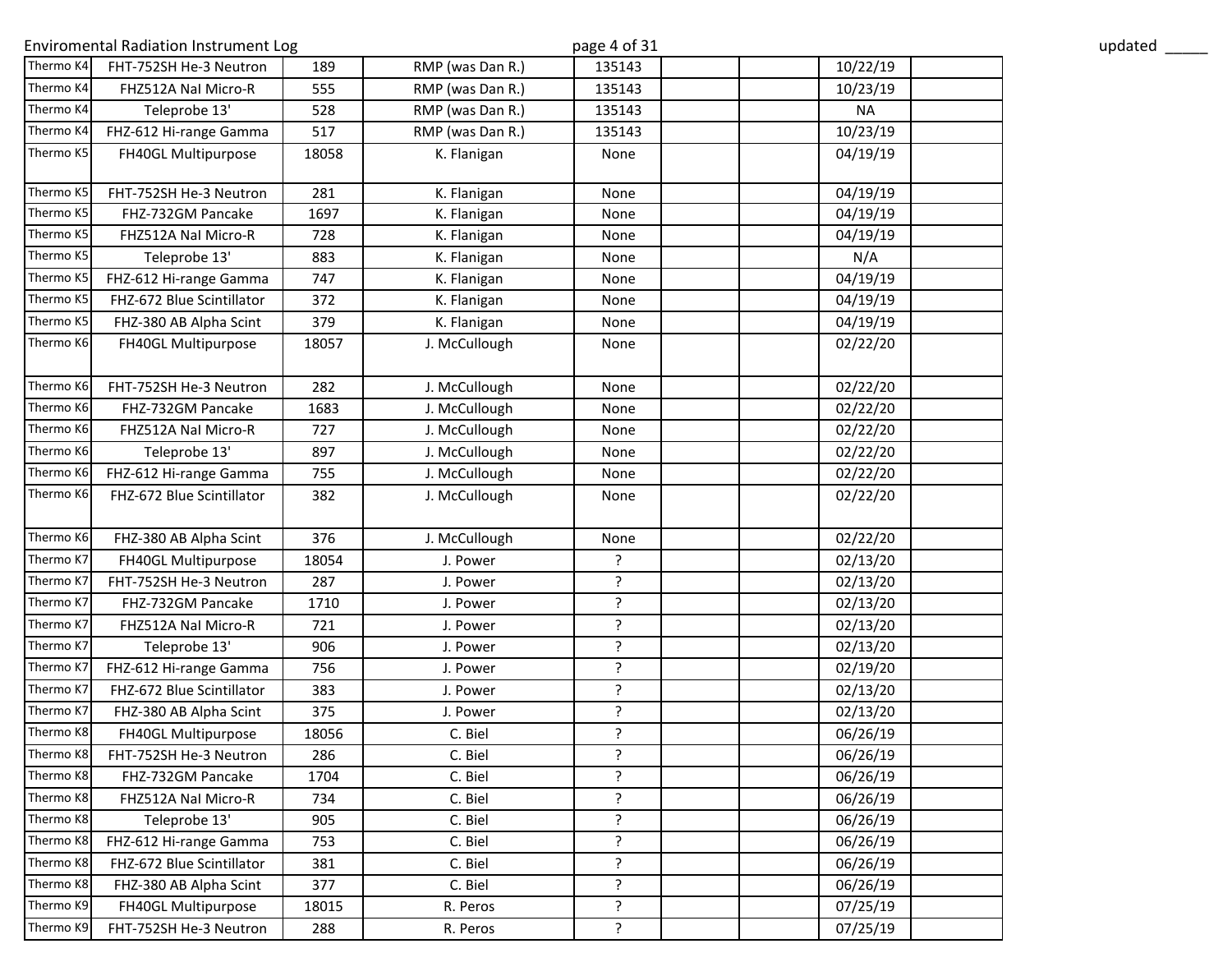|            | <b>Enviromental Radiation Instrument Log</b> |          |                                 | page 5 of 31 |            |          | updated $\qquad \qquad$ |
|------------|----------------------------------------------|----------|---------------------------------|--------------|------------|----------|-------------------------|
| Thermo K9  | FHZ-732GM Pancake                            | 1693     | R. Peros                        |              | 07/25/19   |          |                         |
| Thermo K9  | FHZ512A Nal Micro-R                          | 732      | R. Peros                        | 2            | 07/25/19   |          |                         |
| Thermo K9  | Teleprobe 13'                                | 910      | R. Peros                        | ç.           | 07/25/19   |          |                         |
| Thermo K9  | FHZ-612 Hi-range Gamma                       | 759      | R. Peros                        | ç.           | 07/26/19   |          |                         |
| Thermo K9  | FHZ-672 Blue Scintillator                    | 373      | R. Peros                        | ?            | 07/25/19   |          |                         |
| Thermo K9  | FHZ-380 AB Alpha Scint                       | 378      | R. Peros                        | ?            | 07/25/19   |          |                         |
| Thermo K10 | FH40GL Multipurpose                          | 18055    | N. Akbar                        | ?            | 08/15/19   | 8/21/18  |                         |
| Thermo K10 | FHT-752SH He-3 Neutron                       | 283      | N. Akbar                        | ?            | 08/15/19   | 8/21/18  |                         |
| Thermo K10 | FHZ512A Nal Micro-R                          | 729      | N. Akbar                        | ?            | 08/16/19   | 8/21/18  |                         |
| Thermo K10 | Teleprobe 13'                                | 878      | N. Akbar                        | ?            | N/A        |          |                         |
| Thermo K10 | FHZ-612 Hi-range Gamma                       | 751      | N. Akbar                        | ç.           | 08/16/19   | 8/21/18  |                         |
| Thermo K10 | FHZ-672 Blue Scintillator                    | 374      | N. Akbar                        | ?            | 08/16/19   | 8/21/18  |                         |
| Thermo K10 | FHZ-380 AB Alpha Scint                       | 381      | N. Akbar                        | ?            | 08/15/19   | 8/21/18  |                         |
| Thermo K11 | FH40GL Multipurpose                          | 18017    | E. Truskowski                   | ?            | 08/03/19   |          |                         |
| Thermo K11 | FHT-752SH He-3 Neutron                       | 285      | E. Truskowski                   | ?            | 08/03/19   |          |                         |
| Thermo K11 | FHZ-732GM Pancake                            | 1694     | E. Truskowski                   | ?            | 08/03/19   |          |                         |
| Thermo K11 | FHZ512A Nal Micro-R                          | 731      | E. Truskowski                   | ç.           | 08/03/19   |          |                         |
| Thermo K11 | Teleprobe 13'                                | 907      | E. Truskowski                   | ?            | 08/06/19   |          |                         |
| Thermo K11 | FHZ-612 Hi-range Gamma                       | 752      | E. Truskowski                   | ?            | 08/06/19   |          |                         |
| Thermo K11 | FHZ-672 Blue Scintillator                    | 380      | E. Truskowski                   | ?            | 08/03/19   |          |                         |
| Thermo K11 | FHZ-380 AB Alpha Scint                       | 382      | E. Truskowski                   | ?            | 08/03/19   |          |                         |
| Thermo K12 | FH40GL Multipurpose                          | 18019    | N. Stanley                      | ç.           | 09/06/2019 |          |                         |
| Thermo K12 | FHT-752SH He-3 Neutron                       | 280      | N. Stanley                      | ?            | 09/06/2019 |          |                         |
| Thermo K12 | FHZ-732GM Pancake                            | 1699     | N. Stanley                      | ?            | 09/06/2019 |          |                         |
| Thermo K12 | FHZ512A Nal Micro-R                          | 733      | N. Stanley                      | ç.           | 09/06/2019 |          |                         |
| Thermo K12 | Teleprobe 13'                                | 886      | N. Stanley                      | ?            | 09/06/2019 |          |                         |
| Thermo K12 | FHZ-612 Hi-range Gamma                       | 750      | N. Stanley                      | ?            | 09/06/2019 |          |                         |
| Thermo K12 | FHZ-672 Blue Scintillator                    | 375      | N. Stanley                      | ç.           | 09/06/2019 |          |                         |
| Thermo K12 | FHZ-380 AB Alpha Scint                       | 383      | N. Stanley                      | ?            | 09/06/2019 |          |                         |
| Ludlum     | 19 (Ra-226)                                  | 78902    | REAS - J. McCullough            |              | 10/22/2019 |          |                         |
| Ludlum     | 19 (Ra-226)                                  | 78911    | REAS - J. McCullough            |              | 06/22/2019 | 8/17/17  |                         |
| Ludlum     | 19 (Ra-226)                                  | 43891    | REAS - J. McCullough            |              | 02/25/2020 | 12/14/17 |                         |
| Ludlum     | 19 (Ra-226)                                  | 78910    | Belongs to NJGS, BER calibrates |              | 12/11/2018 | 12/14/17 |                         |
| Ludlum     | 2221                                         | 313979   | REAS - J. McCullough            |              | 02/21/2020 | 12/14/17 |                         |
| Ludlum     | 44-20                                        | PR352079 | REAS - J. McCullough            |              | 02/21/2020 |          |                         |
| Ludlum     | 2360                                         | 307106   | REAS - J. McCullough            |              | 02/21/2020 | 12/14/17 |                         |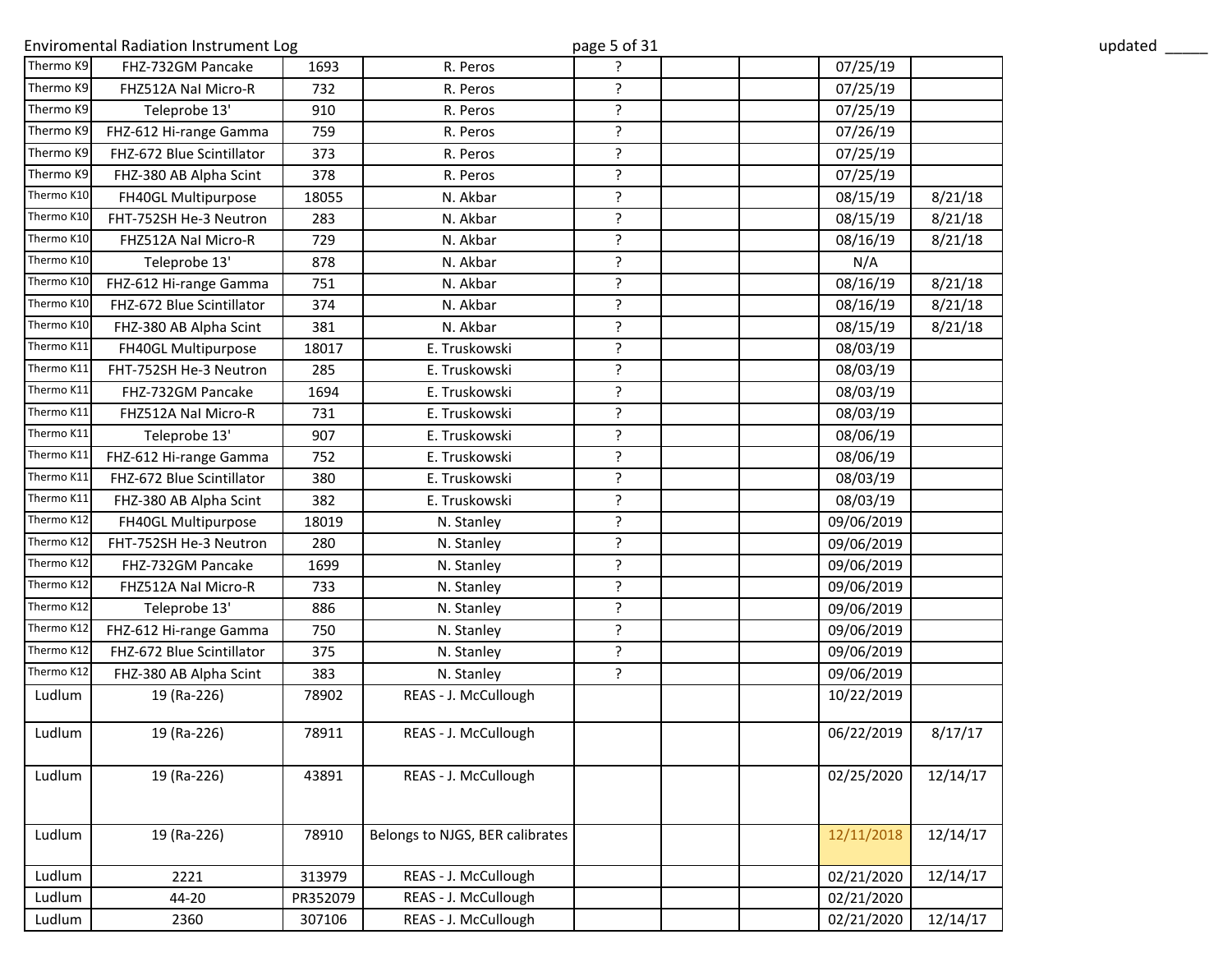|                     | <b>Enviromental Radiation Instrument Log</b> |           |                                | page 6 of 31 |  |            |          | updated |
|---------------------|----------------------------------------------|-----------|--------------------------------|--------------|--|------------|----------|---------|
| Ludlum              | 43-93                                        | PR351864  | REAS - J. McCullough           |              |  | 02/21/2020 |          |         |
| <b>NDS Products</b> | ND-2000                                      | 81744     | Industrial Section -           |              |  | 01/17/2020 |          |         |
| <b>NDS Products</b> | ND-2000                                      | 81745     | Industrial Section - Jack      |              |  | 01/07/2020 |          |         |
| <b>NDS Products</b> | ND-2000                                      | 81746     | Industrial Section - SA        |              |  | 01/07/2020 |          |         |
| <b>NDS Products</b> | ND-2000                                      | 81747     | <b>Industrial Section - CB</b> |              |  | 01/17/2020 |          |         |
| Ludlum              | 9DP - ion chamber                            | 25010909  |                                |              |  | 11/15/2019 | 10/9/17  |         |
| Ludlum              | 9DP - ion chamber                            | 25010946  | S. Adkisson                    |              |  | 11/13/2019 | 10/9/17  |         |
| Ludlum              | 9DP - ion chamber                            | 25010956  | D. Wenke 11/7/2018             |              |  | 09/11/2019 | 10/8/17  |         |
| Victoreen           | 450P                                         | 1826      | R. Peros                       | 120217       |  | 12/17/2019 | 12/14/17 |         |
| Ludlum              | $77-6$                                       | 92865     | R. Peros                       | 119754       |  | 07/27/2019 | 8/7/18   |         |
| Thermo              | RadEye PRD NYPD                              | 2230      |                                |              |  | 03/01/2020 |          |         |
| Thermo              | RadEye PRD NYPD                              | 2825      | J. McCullough                  |              |  | 03/01/2020 |          |         |
| Thermo              | RadEye PRD NYPD                              | 5323      |                                |              |  | 03/01/2020 |          |         |
| Thermo              | RadEye PRD NYPD                              | 3032      |                                |              |  | 03/01/2020 |          |         |
| Thermo              | RadEye PRD NYPD                              | 3051      |                                |              |  | 03/01/2020 |          |         |
| Thermo              | RadEye PRD NYPD                              | 30640     |                                |              |  | 03/01/2020 |          |         |
| Thermo              | RadEye PRD NYPD                              | 3235      |                                |              |  | 03/01/2020 |          |         |
| Thermo              | *See Replaced-Lost Sheet*                    |           |                                |              |  | <b>NA</b>  |          |         |
| SAIC                | PD 10i γ dosimeter                           | 22 units  |                                |              |  | 07/12/2019 |          |         |
| ArrowTech           | 200 mR W138                                  | KC 224275 |                                |              |  | 07/12/2019 |          |         |
| ArrowTech           | 200 mR W138                                  | KC 224274 |                                |              |  | 07/12/2019 |          |         |
| ArrowTech           | 200 mR W138                                  | KC 224272 |                                |              |  | 07/12/2019 |          |         |
| ArrowTech           | 200 mR W138                                  | KC 224273 |                                |              |  | 07/12/2019 |          |         |
| Ludlum              | 26-1 (pancake)                               | PF006458  | S. Adkisson                    |              |  | 08/21/2019 | 8/26/18  |         |
| Ludlum              | 26-1 (pancake)                               | PF006497  | J. Tway                        |              |  | 08/27/2019 | 8/29/18  |         |
| Ludlum              | 26-1 (pancake)                               | PF006498  | D. Wenke                       |              |  | 02/11/2020 |          |         |
| Ludlum              | 26-1 (pancake)                               | PF009248  | E. Truskowski                  |              |  | 02/25/20   |          |         |
| Ludlum              | 26-1 (pancake)                               | PF009417  | R. Peros                       |              |  | 02/25/20   |          |         |
| Ludlum              | 26-1 (pancake)                               | PF009508  | K. Flanigan                    |              |  | 02/25/20   |          |         |
| Ludlum              | 26-1 (pancake)                               | PF009533  | C. Biel                        |              |  | 02/25/20   |          |         |
| Ludlum              | 26-1 (pancake)                               | PF009330  | J. McCullough                  |              |  | 02/25/20   |          |         |
| Ludlum              | 26-1 (pancake)                               | PF009384  | N. Stanley                     |              |  | 02/25/20   |          |         |
| Ludlum              | 26-1 (pancake)                               | PF009491  | J. Power                       |              |  | 02/11/20   |          |         |
|                     |                                              |           |                                |              |  |            |          |         |
|                     |                                              |           |                                |              |  |            |          |         |
|                     |                                              |           |                                |              |  |            |          |         |
|                     |                                              |           |                                |              |  |            |          |         |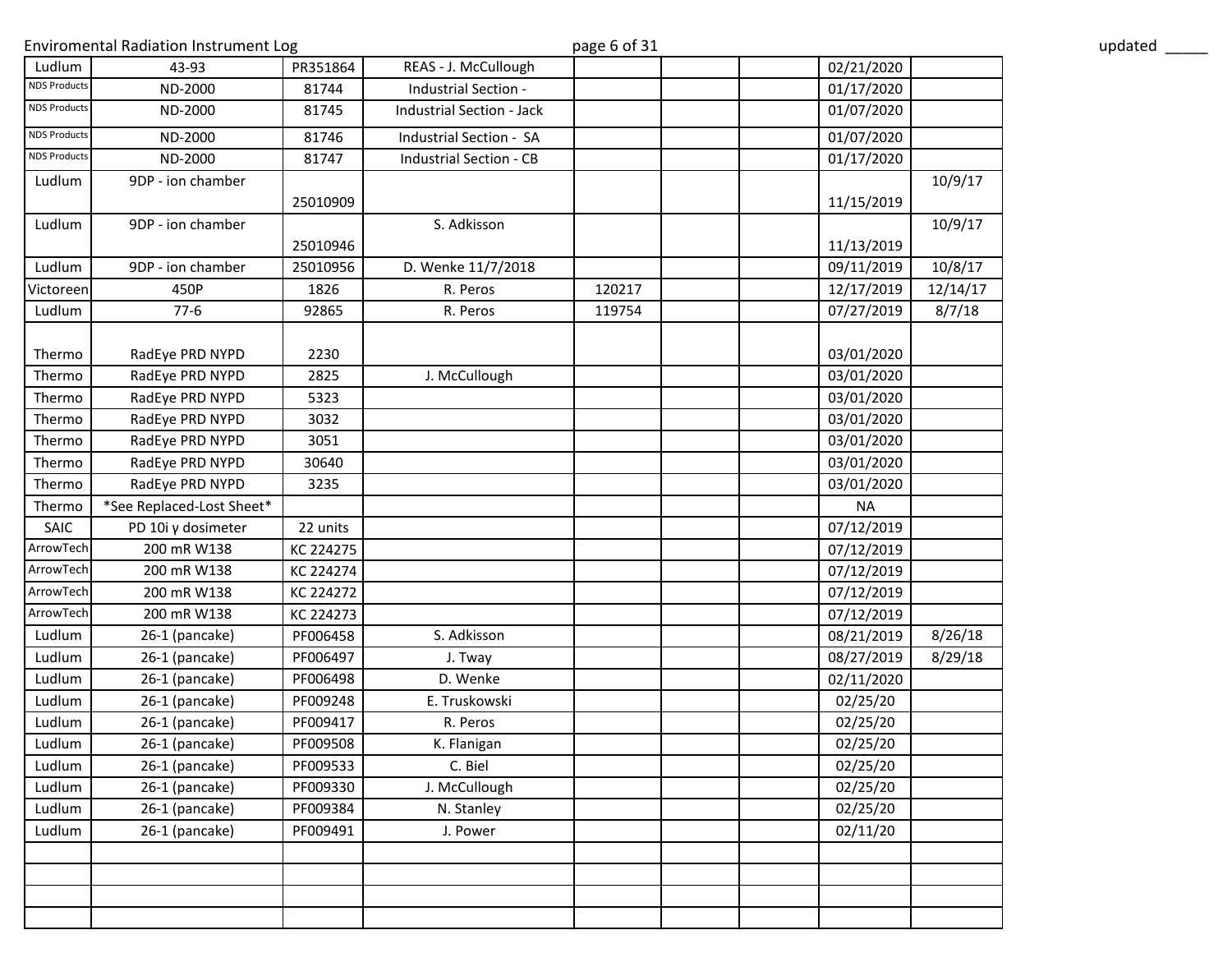| notes                                                                                                            |  |
|------------------------------------------------------------------------------------------------------------------|--|
| do not require annual calibration; we have a 5-yr warranty.                                                      |  |
|                                                                                                                  |  |
|                                                                                                                  |  |
|                                                                                                                  |  |
|                                                                                                                  |  |
|                                                                                                                  |  |
|                                                                                                                  |  |
|                                                                                                                  |  |
|                                                                                                                  |  |
|                                                                                                                  |  |
| Stored next to ORTECs (in pelican case); NJDEP Tag<br>E000032900                                                 |  |
| No repair contract for FLIR for FY16 because we have new                                                         |  |
| identiFINDERs. These don't have neutron detectors                                                                |  |
|                                                                                                                  |  |
|                                                                                                                  |  |
| Ametek had it for 4 months.                                                                                      |  |
| Sent new power adaptor! 2014                                                                                     |  |
| Hold power button for 20 seconds to force restart (example:                                                      |  |
| error with flashing and beeping and says to press select, but                                                    |  |
| pressing select doesn't do anything) ; long background<br>measurement scheduled to be done on the first of every |  |
| month-SA; NJDEP Tag E000040100                                                                                   |  |
|                                                                                                                  |  |
|                                                                                                                  |  |
|                                                                                                                  |  |
|                                                                                                                  |  |
|                                                                                                                  |  |
| Feb-2014 neutron detector defective, RMP decided not to                                                          |  |
| repair, don't give this one to BER                                                                               |  |
|                                                                                                                  |  |
|                                                                                                                  |  |
| required repairs in 2014                                                                                         |  |
| FY2019 PO #: 8635979                                                                                             |  |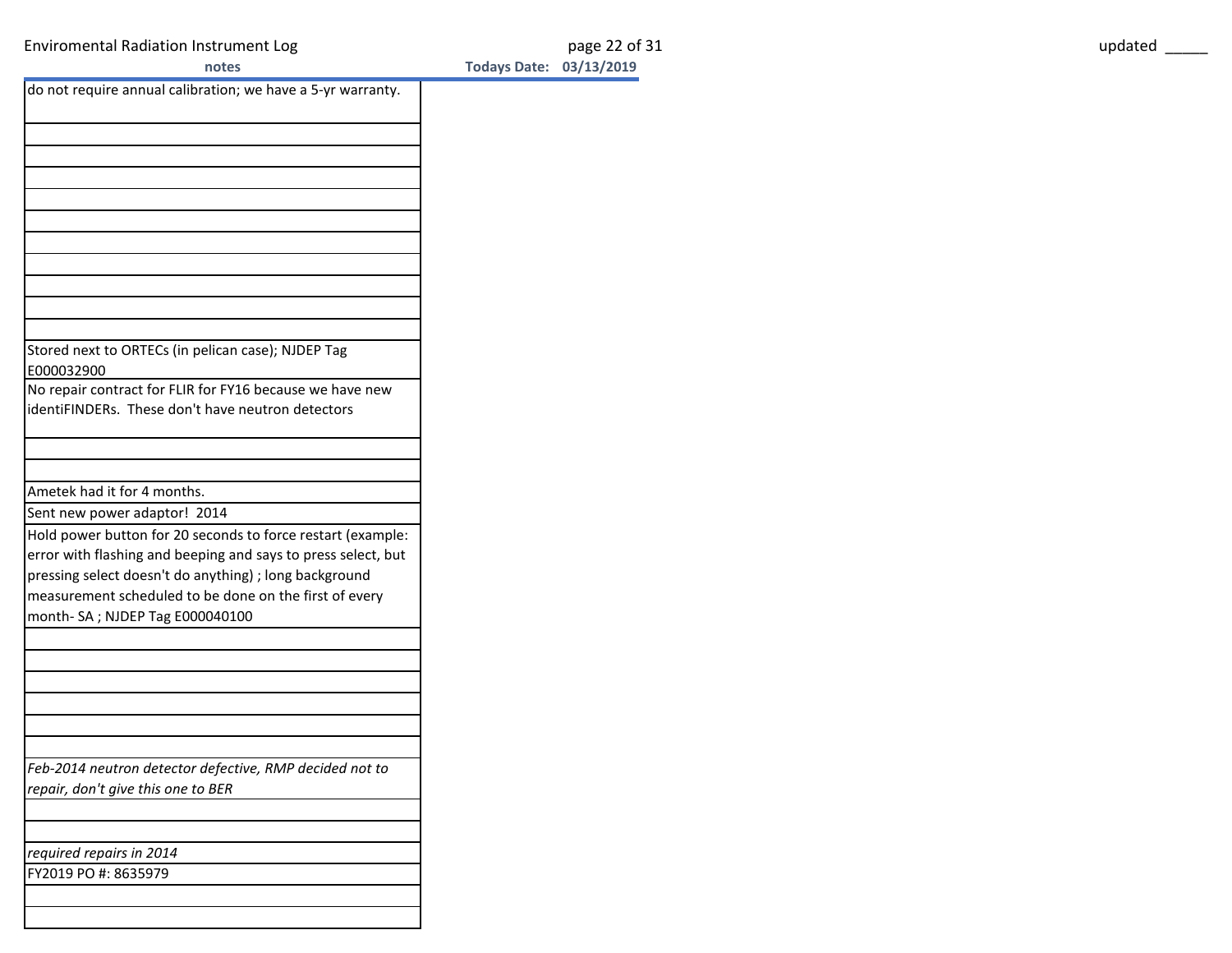Required repairs in Texas. Received back from calibration, but beta shield won't open. Returned to calibration facility for repair on 2/15/19.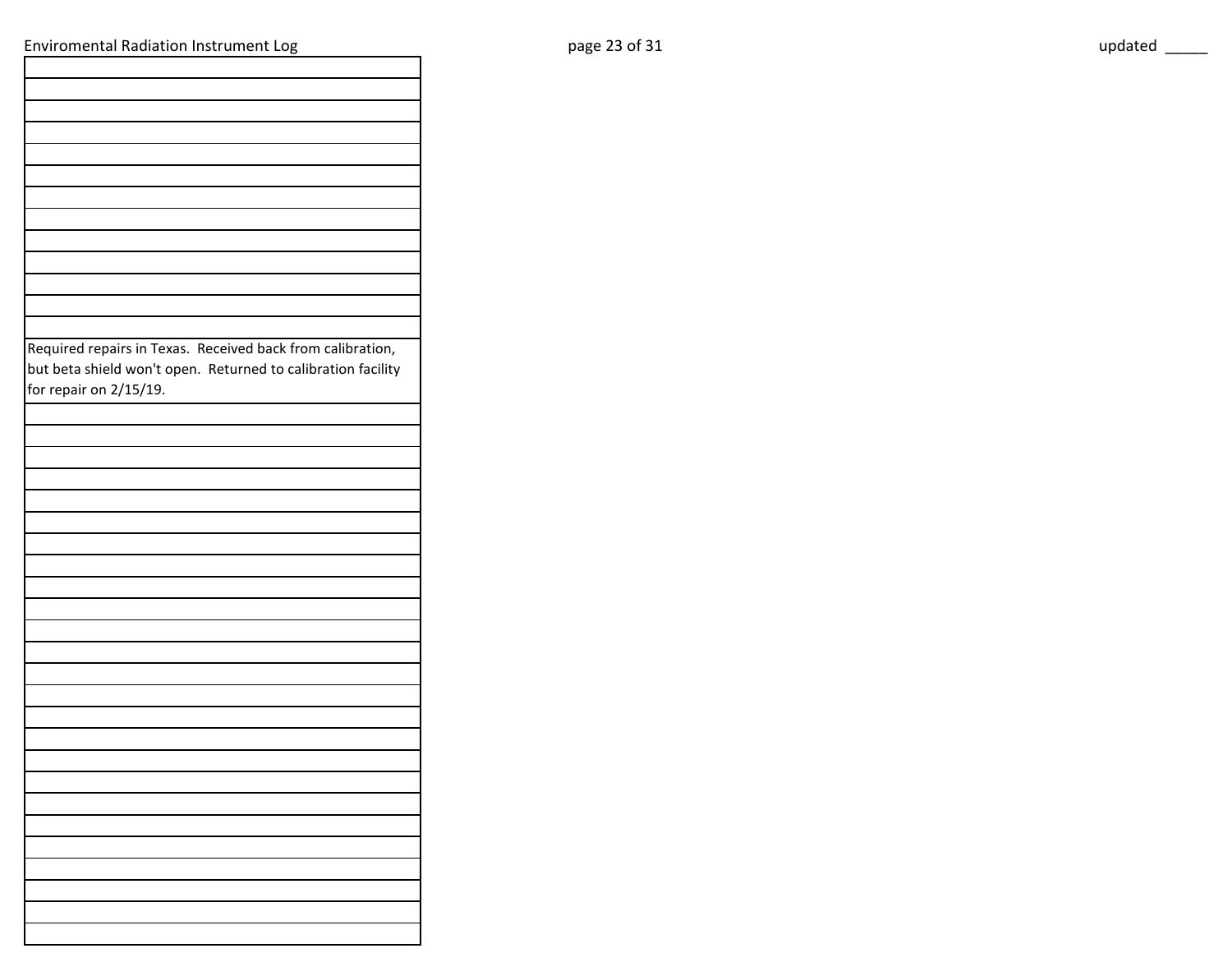| Kits 1-4 have a square pelican case and a teleprobe case |  |
|----------------------------------------------------------|--|
|                                                          |  |
|                                                          |  |
|                                                          |  |
|                                                          |  |
|                                                          |  |
|                                                          |  |
|                                                          |  |
|                                                          |  |
|                                                          |  |
|                                                          |  |
|                                                          |  |
|                                                          |  |
|                                                          |  |
|                                                          |  |
|                                                          |  |
|                                                          |  |
|                                                          |  |
|                                                          |  |
|                                                          |  |
|                                                          |  |
|                                                          |  |
|                                                          |  |
|                                                          |  |
|                                                          |  |
|                                                          |  |
|                                                          |  |
|                                                          |  |
|                                                          |  |
|                                                          |  |
|                                                          |  |
|                                                          |  |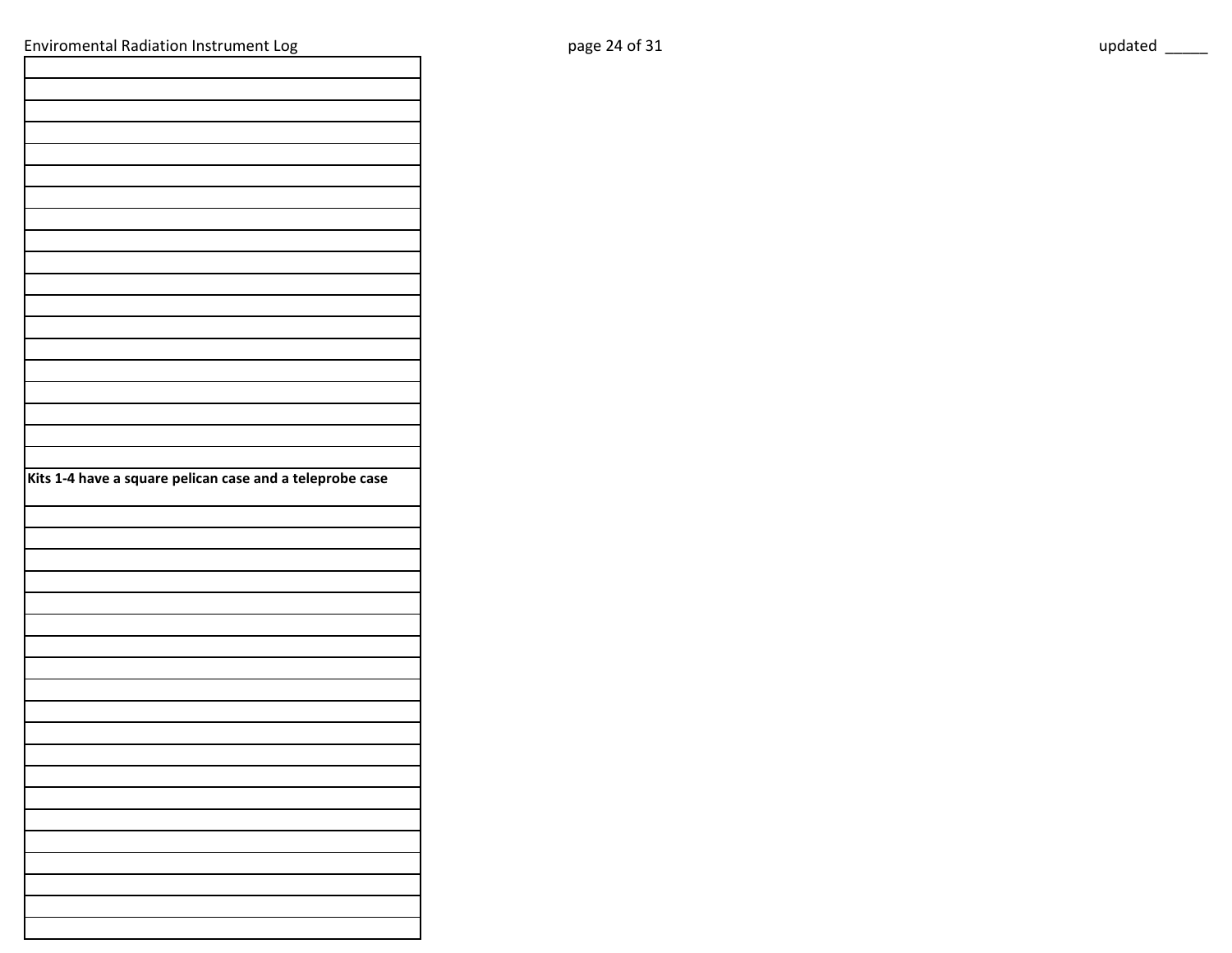| repaired in Jan '19                                      |  |
|----------------------------------------------------------|--|
|                                                          |  |
|                                                          |  |
| Kits 5-12 have a giant pelican case and a teleprobe case |  |
| Cal dates varied by a few days, earliest is due 4/19/19  |  |
| Cal date 4/20/18                                         |  |
|                                                          |  |
| Cal date 4/23/18                                         |  |
|                                                          |  |
| Cal date 4/20/18                                         |  |
| Had been returned in 2017 without the cable. Cable was   |  |
| mailed.                                                  |  |
| repaired in 2017                                         |  |
|                                                          |  |
|                                                          |  |
|                                                          |  |
|                                                          |  |
| Blue tension screw repaired in 2017 (had been received   |  |
| broken)                                                  |  |
|                                                          |  |
|                                                          |  |
|                                                          |  |
|                                                          |  |
|                                                          |  |
|                                                          |  |
|                                                          |  |
|                                                          |  |
|                                                          |  |
|                                                          |  |
|                                                          |  |
|                                                          |  |
|                                                          |  |
|                                                          |  |
|                                                          |  |
|                                                          |  |
|                                                          |  |
|                                                          |  |
|                                                          |  |
|                                                          |  |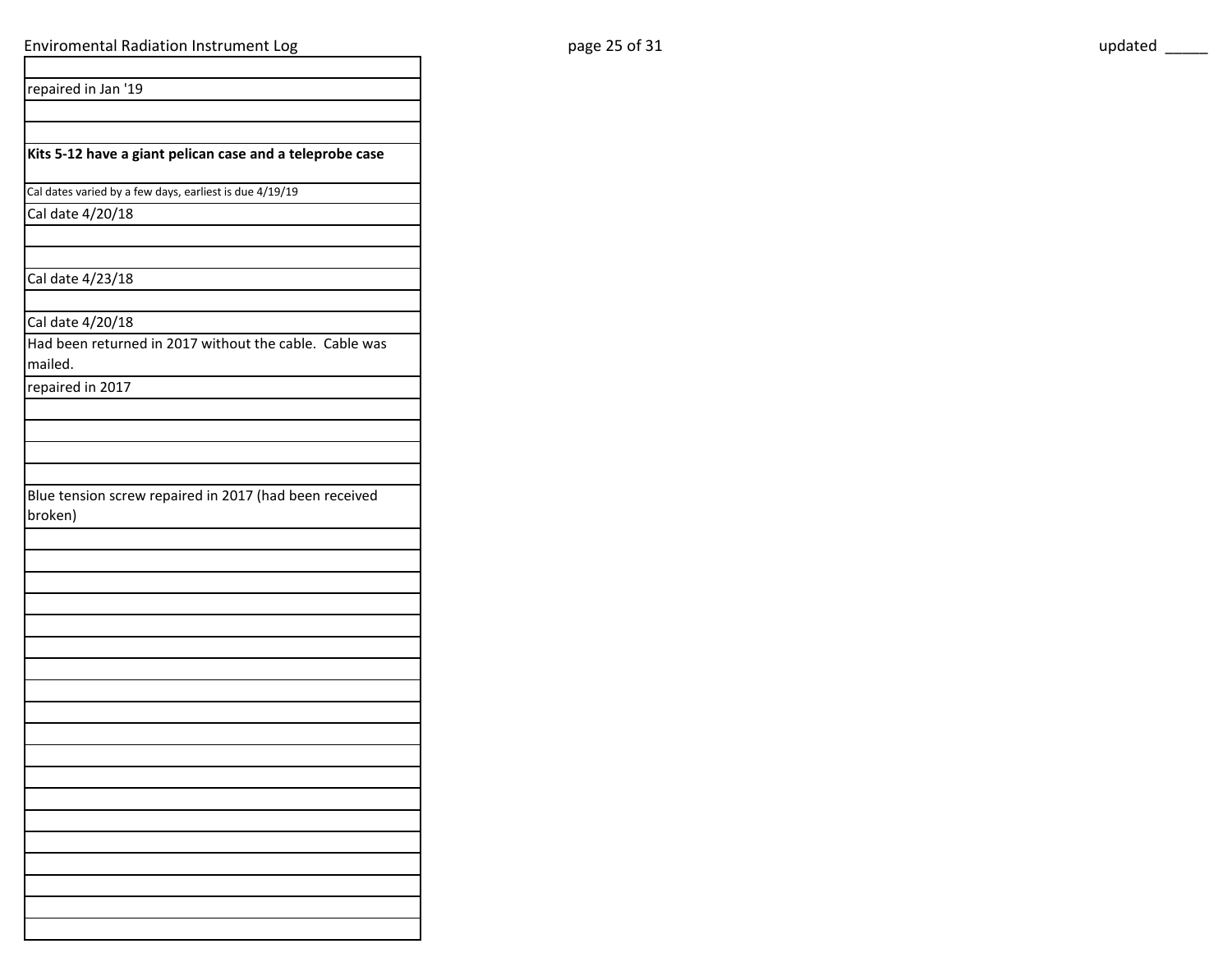| * Ask NJGS for their instrument if it still needs calibration. |
|----------------------------------------------------------------|
|                                                                |
|                                                                |
|                                                                |
|                                                                |
| RMP is paying for calibration and mail for calibration. James  |
| spoke with Steve Spayd 3/6/19. They aren't using it much       |
| Scaler/Ratemeter                                               |
| 3" Nal                                                         |
| Datalogger                                                     |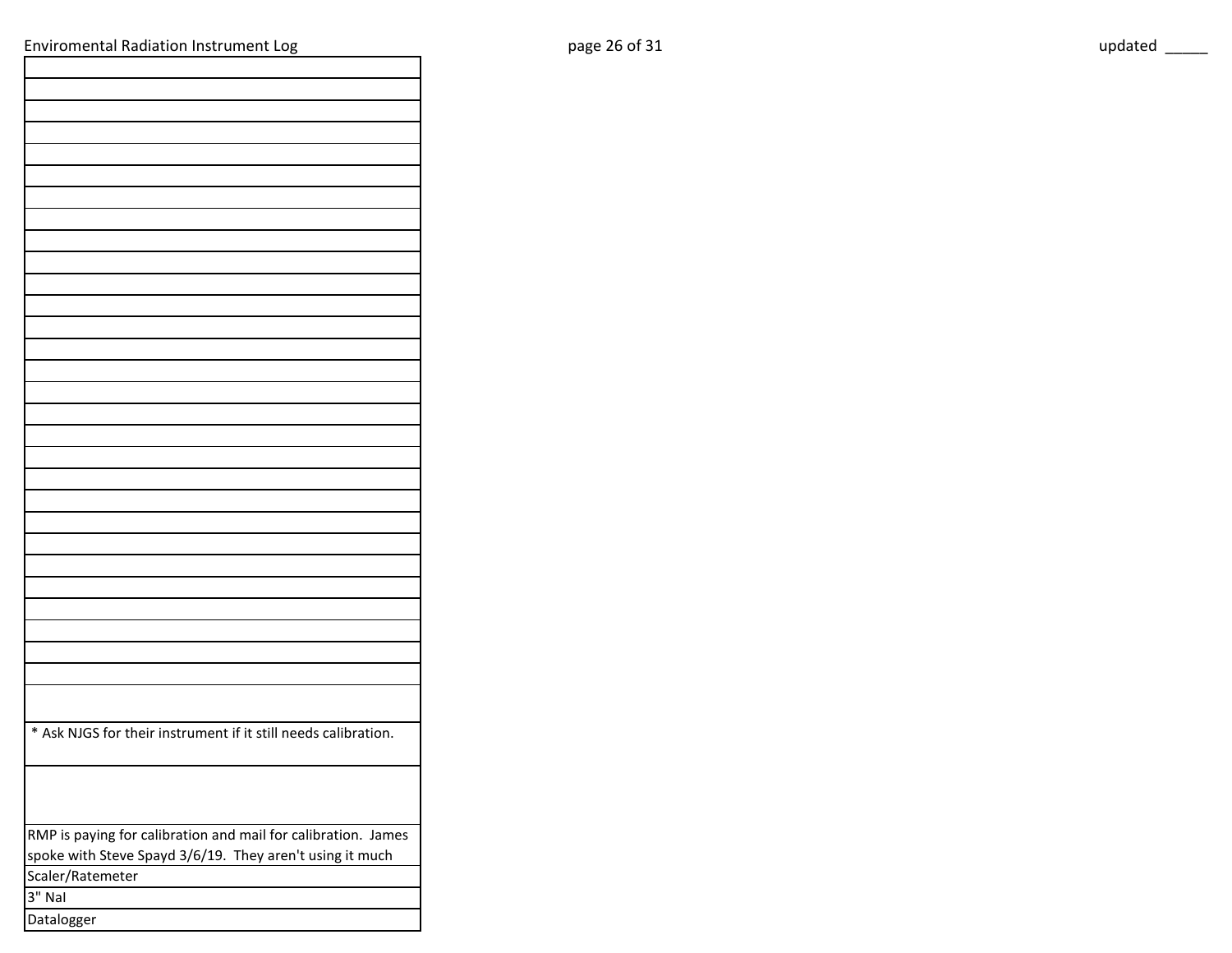## Enviromental Radiation Instrument Log and the control of the page 27 of 31 control of the control of the control of the control of the control of the control of the control of the control of the control of the control of t

| Alpha/Beta                                                                                         |
|----------------------------------------------------------------------------------------------------|
|                                                                                                    |
| Replaced battery holder 6/4/18                                                                     |
|                                                                                                    |
|                                                                                                    |
| recharge battery before ship to calibration; to be repaired<br>10/30/18                            |
| recharge battery before ship to calibration; to be repaired<br>10/30/18                            |
| recharge battery before ship to calibration                                                        |
|                                                                                                    |
| found in vehicle under seat 2/15/19. returned to instrument<br>room. (jm)<br>JM signed out 3/23/18 |
|                                                                                                    |
| JM returned 11/1/18                                                                                |
| Lost 9/8/2016; found 9/4/2018                                                                      |
|                                                                                                    |
| not used                                                                                           |
| pen dosimeters                                                                                     |
| pen dosimeters                                                                                     |
| pen dosimeters                                                                                     |
| pen dosimeters                                                                                     |
| send to Applied HP                                                                                 |
| send to Applied HP                                                                                 |
| send to Applied HP                                                                                 |
| send to Applied HP; calibrated in CPM                                                              |
| send to Applied HP; calibrated in CPM                                                              |
| send to Applied HP; calibrated in CPM                                                              |
| send to Applied HP; calibrated in CPM                                                              |
| send to Applied HP; calibrated in CPM                                                              |
| send to Applied HP; calibrated in CPM                                                              |
| send to Applied HP                                                                                 |
|                                                                                                    |
|                                                                                                    |
|                                                                                                    |
|                                                                                                    |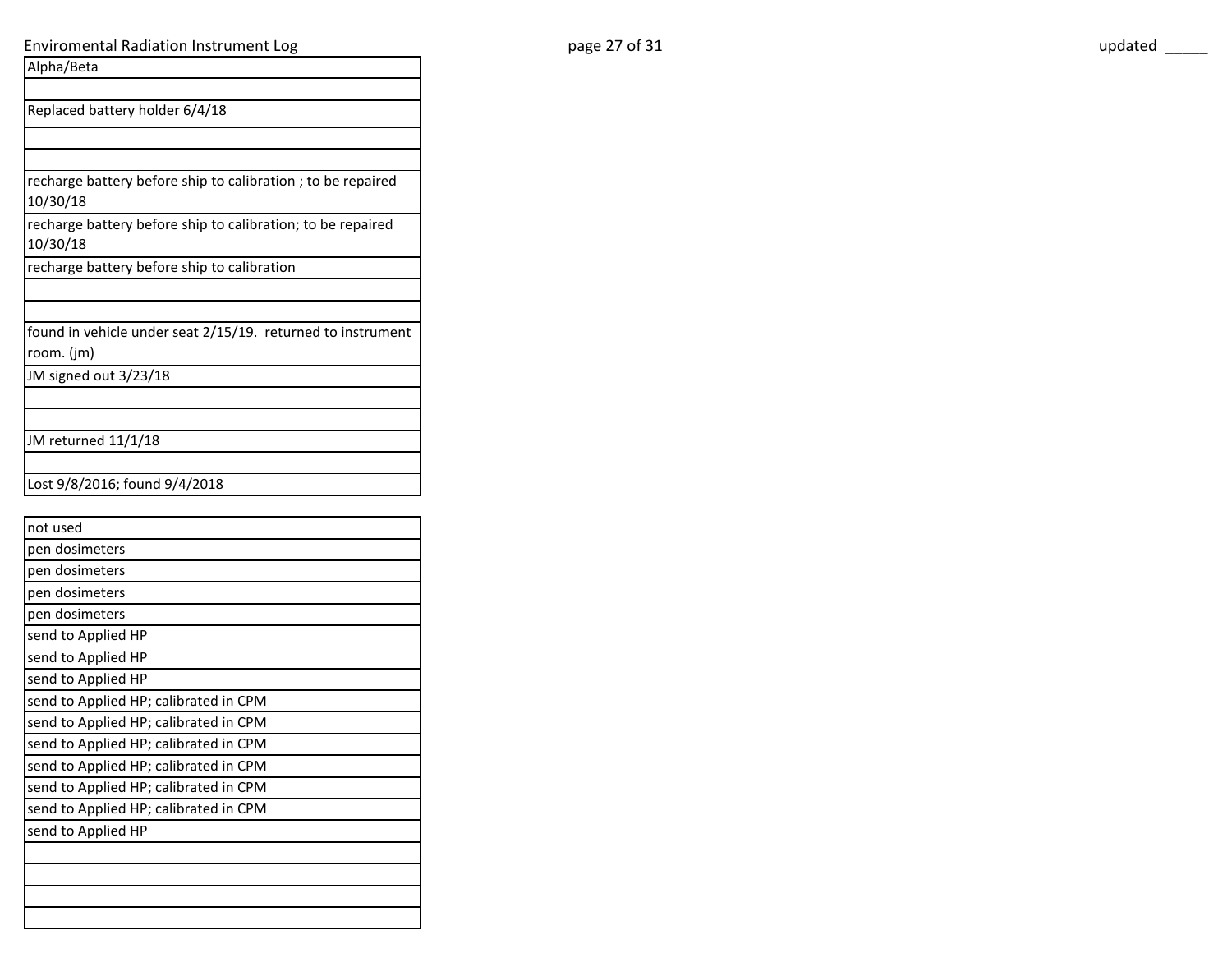| <b>Make</b> | <b>Model</b> | serial # |          | issued to inventory # start date | sent out | cal due    | invoice date | notes    |
|-------------|--------------|----------|----------|----------------------------------|----------|------------|--------------|----------|
| Ludlum K7   | 19           | 91561    | retired! |                                  |          | 06/22/2012 |              | retired! |
| Ludlum K7   | 17           | 40514    | retired! |                                  |          | 06/22/2012 |              | retired! |
| Ludlum K7   | 14C          | 128964   | retired! |                                  |          | 06/22/2012 |              | retired! |
| Ludlum K7   | $44 - 9$     | 131867   | retired! |                                  |          | 06/22/2012 |              | retired! |
| Ludlum K7   | <b>HP270</b> | 10295    | retired! |                                  |          | 06/22/2012 |              | retired! |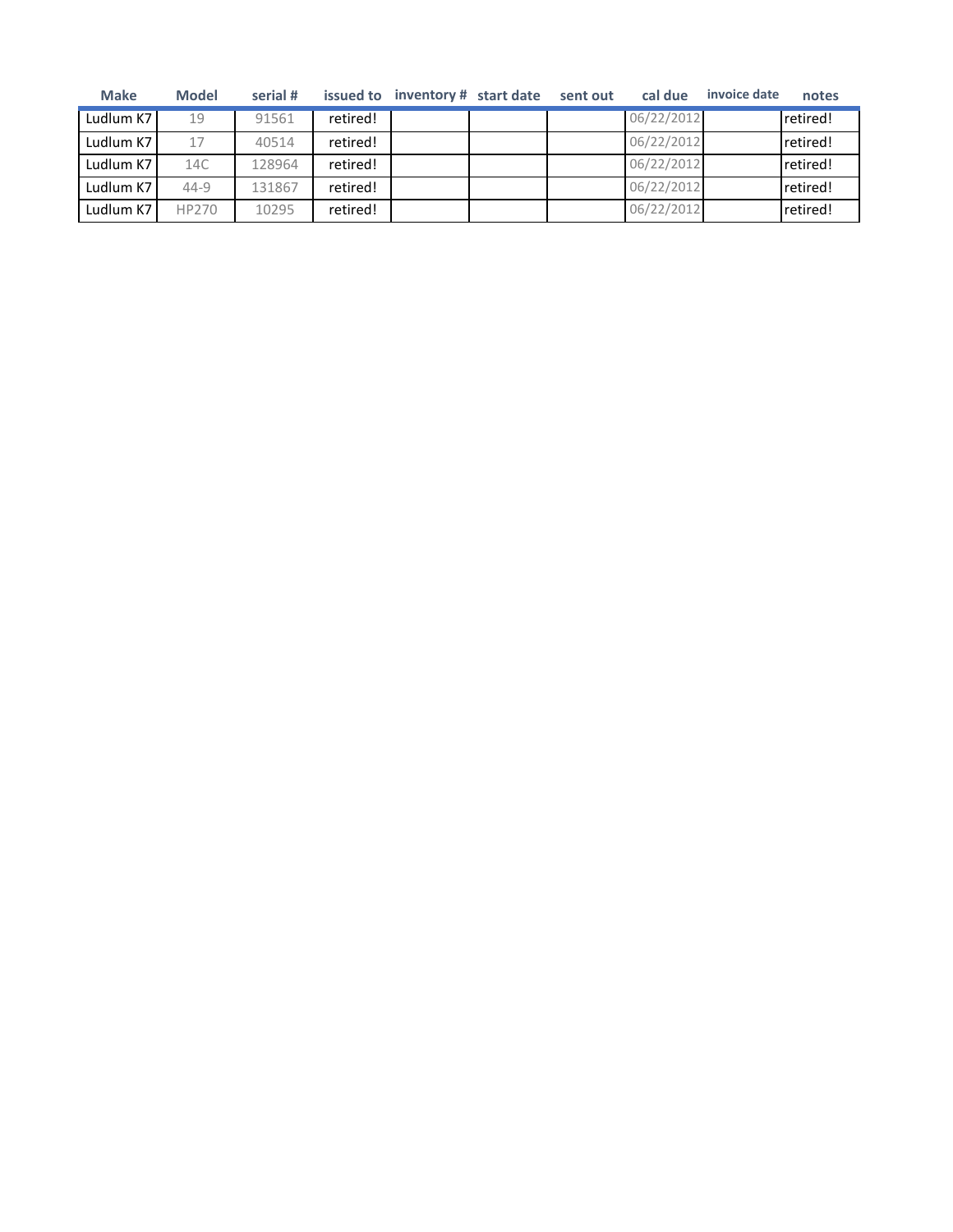| <b>Make</b> | <b>Model</b>    | serial # | issued to inventory # start date sent out |  |    | cal due invoice date |
|-------------|-----------------|----------|-------------------------------------------|--|----|----------------------|
| Thermo      | RadEye PRD NYPD | 3197     |                                           |  | ΝA |                      |
|             |                 |          |                                           |  |    |                      |